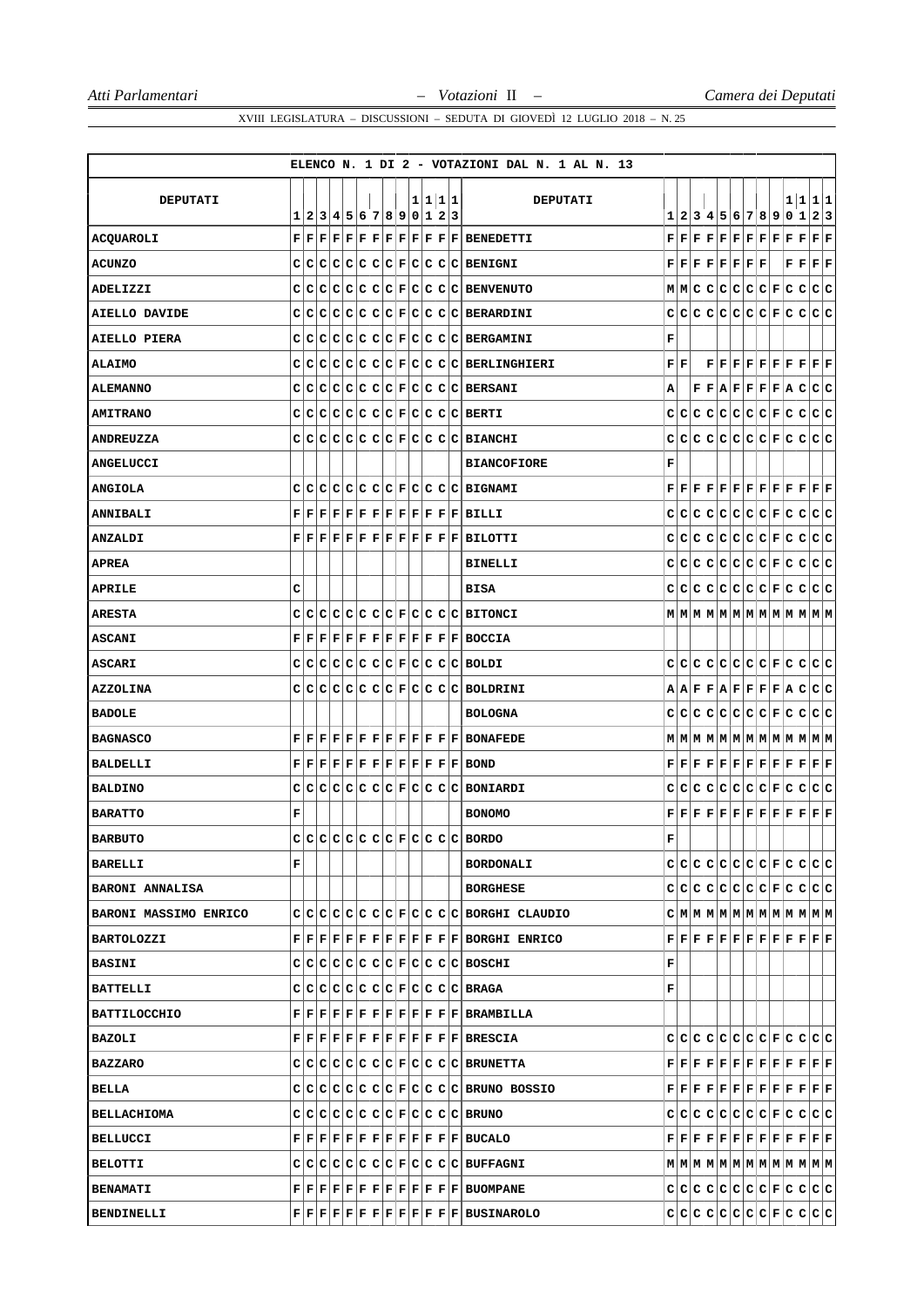|                   |                        |                           |                                                                                                                                                                                         |  |  |  |  |         | ELENCO N. 1 DI 2 - VOTAZIONI DAL N. 1 AL N. 13                                                                                                                                                                                               |   |             |      |                       |  |                                                                                                                                                                                                                                                                                                                                                                                               |     |
|-------------------|------------------------|---------------------------|-----------------------------------------------------------------------------------------------------------------------------------------------------------------------------------------|--|--|--|--|---------|----------------------------------------------------------------------------------------------------------------------------------------------------------------------------------------------------------------------------------------------|---|-------------|------|-----------------------|--|-----------------------------------------------------------------------------------------------------------------------------------------------------------------------------------------------------------------------------------------------------------------------------------------------------------------------------------------------------------------------------------------------|-----|
|                   |                        |                           |                                                                                                                                                                                         |  |  |  |  |         |                                                                                                                                                                                                                                              |   |             |      |                       |  |                                                                                                                                                                                                                                                                                                                                                                                               |     |
| DEPUTATI          | 1                      |                           | 2 3 4 5 6 7 8 9 0 1 2 3                                                                                                                                                                 |  |  |  |  | 1 1 1 1 | <b>DEPUTATI</b>                                                                                                                                                                                                                              |   |             |      |                       |  | 1 1 1 1<br>1 2 3 4 5 6 7 8 9 0 1                                                                                                                                                                                                                                                                                                                                                              | 2 3 |
| <b>BUTTI</b>      | ${\bf F} \mid {\bf F}$ |                           |                                                                                                                                                                                         |  |  |  |  |         | CATTOI VANESSA                                                                                                                                                                                                                               |   |             |      |                       |  |                                                                                                                                                                                                                                                                                                                                                                                               |     |
| CABRAS            |                        |                           |                                                                                                                                                                                         |  |  |  |  |         | $C C C C C C C F C C C C C C\text{ANADOLI}$                                                                                                                                                                                                  |   |             |      |                       |  |                                                                                                                                                                                                                                                                                                                                                                                               |     |
| CADEDDU           |                        |                           |                                                                                                                                                                                         |  |  |  |  |         | $C C C C C C C F C C C C C CECCANTI$                                                                                                                                                                                                         |   |             |      |                       |  | $\mathbf{F} \,   \, \mathbf{F} \,   \, \mathbf{F} \,   \, \mathbf{F} \,   \, \mathbf{F} \,   \, \mathbf{F} \,   \, \mathbf{F} \,   \, \mathbf{F} \,   \, \mathbf{F} \,   \, \mathbf{F} \,   \, \mathbf{F} \,   \, \mathbf{F} \,   \, \mathbf{F}$                                                                                                                                              |     |
| <b>CAFFARATTO</b> |                        | C C                       |                                                                                                                                                                                         |  |  |  |  |         | $ C C C C C F C C C C C$ ECCHETTI                                                                                                                                                                                                            |   |             |      |                       |  | didididididirlalalda                                                                                                                                                                                                                                                                                                                                                                          |     |
| <b>CAIATA</b>     |                        |                           |                                                                                                                                                                                         |  |  |  |  |         | F M M M M M M M M M M M M M                                                                                                                                                                                                                  |   |             |      |                       |  |                                                                                                                                                                                                                                                                                                                                                                                               |     |
| CALABRIA          |                        |                           |                                                                                                                                                                                         |  |  |  |  |         | $\mathbf{F} \,   \, \mathbf{F} \,   \, \mathbf{F} \,   \, \mathbf{F} \,   \, \mathbf{F} \,   \, \mathbf{F} \,   \, \mathbf{F} \,   \, \mathbf{F} \,   \, \mathbf{F} \,   \, \mathbf{C} \, \mathbf{E} \mathbf{N} \mathbf{N} \mathbf{I}$       | F |             |      |                       |  | $\mathbf{F} \,   \, \mathbf{F} \,   \, \mathbf{F} \,   \, \mathbf{F} \,   \, \mathbf{F} \,   \, \mathbf{F} \,   \, \mathbf{F} \,   \, \mathbf{F} \,   \, \mathbf{F} \,   \, \mathbf{F} \,   \, \mathbf{F}$                                                                                                                                                                                    |     |
| <b>CAMPANA</b>    |                        |                           |                                                                                                                                                                                         |  |  |  |  |         | <b>CENTEMERO</b>                                                                                                                                                                                                                             | c | IС          |      |                       |  | C C C C C F C C C C                                                                                                                                                                                                                                                                                                                                                                           |     |
| <b>CANCELLERI</b> |                        | C C                       |                                                                                                                                                                                         |  |  |  |  |         | C CESTARI                                                                                                                                                                                                                                    |   |             |      |                       |  |                                                                                                                                                                                                                                                                                                                                                                                               |     |
| <b>CANNATELLI</b> |                        |                           | $\mathbf{F} \,   \, \mathbf{F} \,   \, \mathbf{F} \,   \, \mathbf{F} \,   \, \mathbf{F} \,   \, \mathbf{F} \,   \, \mathbf{F} \,   \, \mathbf{F} \,   \, \mathbf{F} \,   \, \mathbf{F}$ |  |  |  |  |         | <b>F CHIAZZESE</b>                                                                                                                                                                                                                           |   |             |      |                       |  |                                                                                                                                                                                                                                                                                                                                                                                               |     |
| CANNIZZARO        |                        |                           |                                                                                                                                                                                         |  |  |  |  |         | <b>CIABURRO</b>                                                                                                                                                                                                                              |   |             |      |                       |  |                                                                                                                                                                                                                                                                                                                                                                                               |     |
| CANTALAMESSA      |                        |                           |                                                                                                                                                                                         |  |  |  |  |         | $C C C C C C C F C C C C CLAMPI$                                                                                                                                                                                                             | F |             |      |                       |  |                                                                                                                                                                                                                                                                                                                                                                                               |     |
| <b>CANTINI</b>    |                        | ${\bf F} \,   \, {\bf F}$ |                                                                                                                                                                                         |  |  |  |  |         | CILLIS                                                                                                                                                                                                                                       |   |             |      |                       |  |                                                                                                                                                                                                                                                                                                                                                                                               |     |
| CANTONE CARLA     |                        |                           |                                                                                                                                                                                         |  |  |  |  |         | $\mathbf{F} \,   \, \mathbf{F} \,   \, \mathbf{F} \,   \, \mathbf{F} \,   \, \mathbf{F} \,   \, \mathbf{F} \,   \, \mathbf{F} \,   \, \mathbf{F} \,   \, \mathbf{F} \,   \, \mathbf{F} \,   \, \mathbf{C}$ IMINO                             |   |             |      |                       |  | didididididirlalala                                                                                                                                                                                                                                                                                                                                                                           |     |
| CANTONE LUCIANO   |                        |                           |                                                                                                                                                                                         |  |  |  |  |         | $C C C C C C C F C C C C C1PRINI$                                                                                                                                                                                                            |   |             |      |                       |  | didididididididididid                                                                                                                                                                                                                                                                                                                                                                         |     |
| CAON              |                        |                           |                                                                                                                                                                                         |  |  |  |  |         | CIRIELLI                                                                                                                                                                                                                                     |   |             |      |                       |  | $M$   $M$   $M$   $M$   $M$   $M$   $M$   $M$   $M$   $M$   $M$   $M$                                                                                                                                                                                                                                                                                                                         |     |
| <b>CAPARVI</b>    |                        |                           |                                                                                                                                                                                         |  |  |  |  |         | $C C C C C C C F C C C C C0IN$                                                                                                                                                                                                               |   |             |      |                       |  |                                                                                                                                                                                                                                                                                                                                                                                               |     |
| CAPITANIO         |                        |                           |                                                                                                                                                                                         |  |  |  |  |         | $C C C C C C C F C C C C C0LANINNO$                                                                                                                                                                                                          |   |             |      |                       |  | $\mathbf{F} \,   \, \mathbf{F} \,   \, \mathbf{F} \,   \, \mathbf{F} \,   \, \mathbf{F} \,   \, \mathbf{F} \,   \, \mathbf{F} \,   \, \mathbf{F} \,   \, \mathbf{F} \,   \, \mathbf{F} \,   \, \mathbf{F} \,   \, \mathbf{F} \,   \, \mathbf{F} \,   \, \mathbf{F} \,   \, \mathbf{F} \,   \, \mathbf{F} \,   \, \mathbf{F} \,   \, \mathbf{F} \,   \, \mathbf{F} \,   \, \mathbf{F} \,   \,$ |     |
| CAPPELLACCI       |                        |                           |                                                                                                                                                                                         |  |  |  |  |         | $\mathbf{F} \,   \, \mathbf{F} \,   \, \mathbf{F} \,   \, \mathbf{F} \,   \, \mathbf{F} \,   \, \mathbf{F} \,   \, \mathbf{F} \,   \, \mathbf{F} \,   \, \mathbf{F} \,   \, \mathbf{F} \,   \, \mathbf{F} \,   \, \mathbf{COLLA}$            |   | c           |      |                       |  | C C F C C C C                                                                                                                                                                                                                                                                                                                                                                                 |     |
| CAPPELLANI        |                        |                           |                                                                                                                                                                                         |  |  |  |  |         | $C C C C C C C F C C C C C0LLETTI$                                                                                                                                                                                                           |   |             |      |                       |  |                                                                                                                                                                                                                                                                                                                                                                                               |     |
| <b>CARABETTA</b>  |                        |                           |                                                                                                                                                                                         |  |  |  |  |         | $C C C C C C C F C C C C C0LMELLERE$                                                                                                                                                                                                         |   |             |      | $C C C C C C C C F C$ |  |                                                                                                                                                                                                                                                                                                                                                                                               | C C |
| <b>CARBONARO</b>  |                        |                           |                                                                                                                                                                                         |  |  |  |  |         | $C C C C C C C F C C C C C0LUCCI$                                                                                                                                                                                                            |   |             |      |                       |  | $M$   $M$   $M$   $M$   $M$   $M$   $M$   $M$   $M$   $M$   $M$   $M$                                                                                                                                                                                                                                                                                                                         |     |
| <b>CARDINALE</b>  | F                      |                           |                                                                                                                                                                                         |  |  |  |  |         | COMAROLI                                                                                                                                                                                                                                     |   |             |      |                       |  |                                                                                                                                                                                                                                                                                                                                                                                               |     |
| CARE'             |                        |                           |                                                                                                                                                                                         |  |  |  |  |         | F F F F F F F F F F F F F COMENCINI                                                                                                                                                                                                          |   | c∣c         |      |                       |  | C C C C C F C C C C C                                                                                                                                                                                                                                                                                                                                                                         |     |
| CARELLI           | с                      |                           |                                                                                                                                                                                         |  |  |  |  |         | COMINARDI                                                                                                                                                                                                                                    |   |             |      |                       |  |                                                                                                                                                                                                                                                                                                                                                                                               |     |
| <b>CARETTA</b>    | F                      |                           |                                                                                                                                                                                         |  |  |  |  |         | $\bf  F F F F F F F F F F F F CONTE$                                                                                                                                                                                                         |   | AA          |      |                       |  |                                                                                                                                                                                                                                                                                                                                                                                               |     |
| <b>CARFAGNA</b>   |                        |                           |                                                                                                                                                                                         |  |  |  |  |         | M M T T T T T T T F F F F CORDA                                                                                                                                                                                                              |   |             |      |                       |  |                                                                                                                                                                                                                                                                                                                                                                                               |     |
| CARINELLI         |                        |                           |                                                                                                                                                                                         |  |  |  |  |         |                                                                                                                                                                                                                                              |   |             |      |                       |  |                                                                                                                                                                                                                                                                                                                                                                                               |     |
| CARNEVALI         |                        |                           |                                                                                                                                                                                         |  |  |  |  |         | $F F F F F F F F F F F F F C$ ORTELAZZO                                                                                                                                                                                                      |   |             |      |                       |  | $\mathbf{F} \,   \, \mathbf{F} \,   \, \mathbf{F} \,   \, \mathbf{F} \,   \, \mathbf{F} \,   \, \mathbf{F} \,   \, \mathbf{F} \,   \, \mathbf{F} \,   \, \mathbf{F} \,   \, \mathbf{F} \,   \, \mathbf{F} \,   \, \mathbf{F} \,   \, \mathbf{F} \,$                                                                                                                                           |     |
| <b>CARRARA</b>    |                        |                           |                                                                                                                                                                                         |  |  |  |  |         | $\mathbf{F} \,   \, \mathbf{F} \,   \, \mathbf{F} \,   \, \mathbf{F} \,   \, \mathbf{F} \,   \, \mathbf{F} \,   \, \mathbf{F} \,   \, \mathbf{F} \,   \, \mathbf{F} \,   \, \mathbf{F} \,   \, \mathbf{COSTA}$                               |   |             |      |                       |  | $\mathbf{F} \,   \, \mathbf{F} \,   \, \mathbf{F} \,   \, \mathbf{F} \,   \, \mathbf{F} \,   \, \mathbf{F} \,   \, \mathbf{F} \,   \, \mathbf{F} \,   \, \mathbf{F} \,   \, \mathbf{F} \,   \, \mathbf{F} \,   \, \mathbf{F} \,   \, \mathbf{F} \,   \, \mathbf{F} \,   \, \mathbf{F} \,   \, \mathbf{F} \,   \, \mathbf{F} \,   \, \mathbf{F} \,   \, \mathbf{F} \,   \, \mathbf{F} \,   \,$ |     |
| CASA              |                        |                           |                                                                                                                                                                                         |  |  |  |  |         | $C C C C C C C F C C C C C$ COSTANZO                                                                                                                                                                                                         |   |             |      |                       |  |                                                                                                                                                                                                                                                                                                                                                                                               |     |
| CASCIELLO         |                        |                           |                                                                                                                                                                                         |  |  |  |  |         | $\mathbf{F} \,   \, \mathbf{F} \,   \, \mathbf{F} \,   \, \mathbf{F} \,   \, \mathbf{F} \,   \, \mathbf{F} \,   \, \mathbf{F} \,   \, \mathbf{F} \,   \, \mathbf{F} \,   \, \mathbf{F} \,   \, \mathbf{F} \,   \, \mathbf{C} \mathrm{OVOLO}$ |   |             |      |                       |  |                                                                                                                                                                                                                                                                                                                                                                                               |     |
| <b>CASINO</b>     | F                      |                           |                                                                                                                                                                                         |  |  |  |  |         | <b>CRIPPA ANDREA</b>                                                                                                                                                                                                                         |   |             |      |                       |  |                                                                                                                                                                                                                                                                                                                                                                                               |     |
| CASO              |                        |                           |                                                                                                                                                                                         |  |  |  |  |         | $C C C C C C C F C C C C C $ CRIPPA DAVIDE                                                                                                                                                                                                   |   |             |      |                       |  | M C C C C C C F C C C C C                                                                                                                                                                                                                                                                                                                                                                     |     |
| CASSESE           |                        |                           |                                                                                                                                                                                         |  |  |  |  |         | C C C C C C C F C C C C C RISTIME                                                                                                                                                                                                            |   |             |      |                       |  | $\mathbf{F} \,   \, \mathbf{F} \,   \, \mathbf{F} \,   \, \mathbf{F} \,   \, \mathbf{F} \,   \, \mathbf{F} \,   \, \mathbf{F} \,   \, \mathbf{F} \,   \, \mathbf{F} \,   \, \mathbf{F} \,   \, \mathbf{F} \,   \, \mathbf{F} \,   \, \mathbf{F} \,$                                                                                                                                           |     |
| CASSINELLI        |                        |                           |                                                                                                                                                                                         |  |  |  |  |         | CRITELLI                                                                                                                                                                                                                                     |   |             |      |                       |  | $\mathbf{F} \,   \, \mathbf{F} \,   \, \mathbf{F} \,   \, \mathbf{F} \,   \, \mathbf{F} \,   \, \mathbf{F} \,   \, \mathbf{F} \,   \, \mathbf{F} \,   \, \mathbf{F} \,   \, \mathbf{F} \,   \, \mathbf{F} \,   \, \mathbf{F} \,   \, \mathbf{F} \,   \, \mathbf{F} \,   \, \mathbf{F} \,   \, \mathbf{F} \,   \, \mathbf{F} \,   \, \mathbf{F} \,   \, \mathbf{F} \,   \, \mathbf{F} \,   \,$ |     |
| CASTELLI          |                        |                           |                                                                                                                                                                                         |  |  |  |  |         |                                                                                                                                                                                                                                              |   | $ {\bf F} $ | l F. |                       |  |                                                                                                                                                                                                                                                                                                                                                                                               |     |
| <b>CASTIELLO</b>  |                        |                           |                                                                                                                                                                                         |  |  |  |  |         |                                                                                                                                                                                                                                              |   |             |      |                       |  |                                                                                                                                                                                                                                                                                                                                                                                               |     |
| CATALDI           |                        |                           |                                                                                                                                                                                         |  |  |  |  |         | $C C C C C C C F C C C C C C\text{UNIAL}$                                                                                                                                                                                                    |   |             |      |                       |  |                                                                                                                                                                                                                                                                                                                                                                                               |     |
| <b>CATTANEO</b>   |                        |                           |                                                                                                                                                                                         |  |  |  |  |         | $\mathbf{F} \,   \, \mathbf{F} \,   \, \mathbf{F} \,   \, \mathbf{F} \,   \, \mathbf{F} \,   \, \mathbf{F} \,   \, \mathbf{F} \,   \, \mathbf{F} \,   \, \mathbf{F} \,   \, \mathbf{F} \,   \, \mathbf{C} \mathbf{URRO} \,   \,$             |   |             |      |                       |  |                                                                                                                                                                                                                                                                                                                                                                                               |     |
| CATTOI MAURIZIO   |                        |                           |                                                                                                                                                                                         |  |  |  |  |         | $ c c c c c c c F c c c c $ DADONE                                                                                                                                                                                                           |   |             |      |                       |  | $C M M M M M M M M M M M M M $                                                                                                                                                                                                                                                                                                                                                                |     |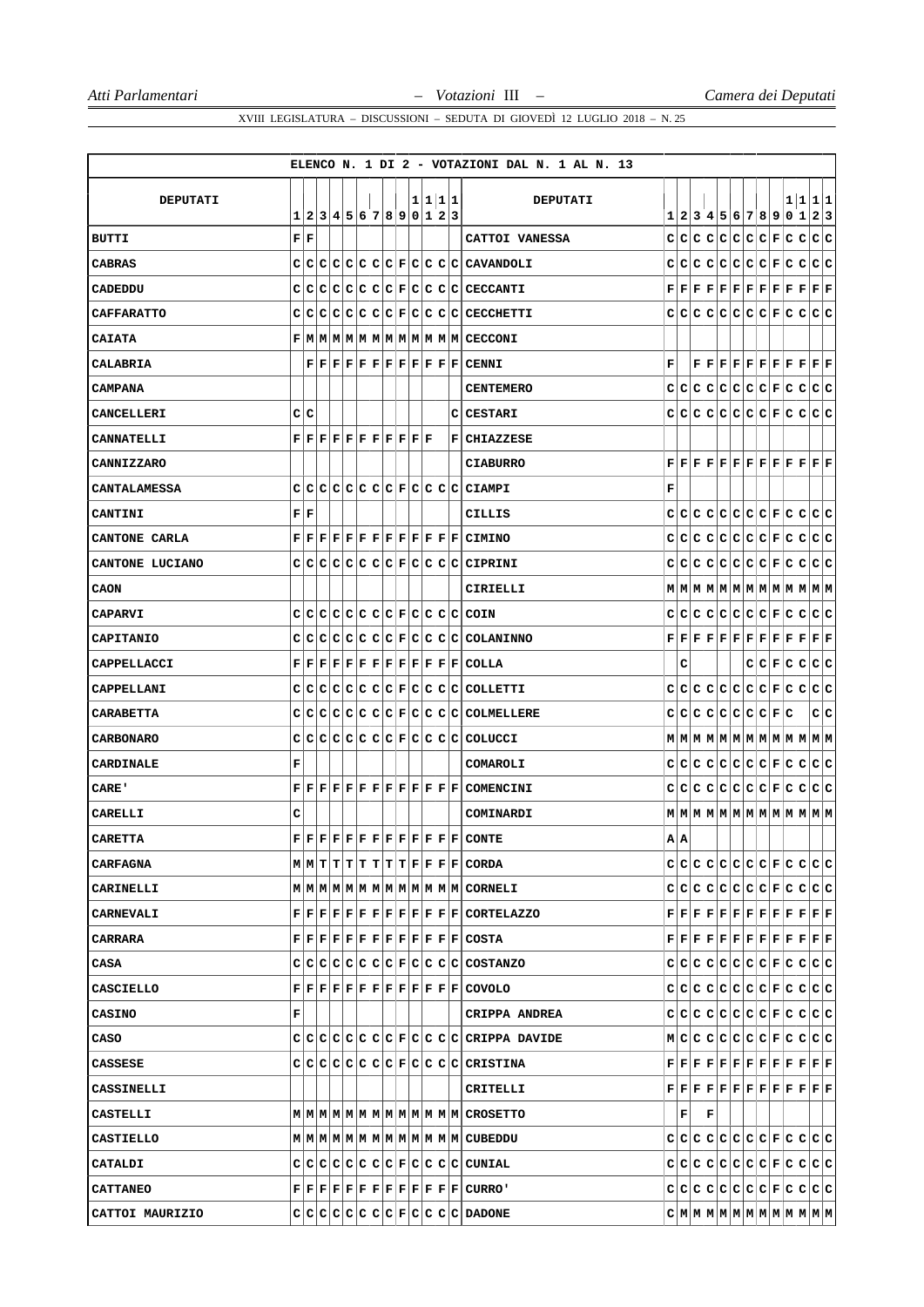|                          |   |                                |                                                           |                           |  |  |  |         | ELENCO N. 1 DI 2 - VOTAZIONI DAL N. 1 AL N. 13                                                                                                                                                                                                                               |   |  |             |  |  |                                                                                                                                                                                                                                                                                                                                                                                               |   |
|--------------------------|---|--------------------------------|-----------------------------------------------------------|---------------------------|--|--|--|---------|------------------------------------------------------------------------------------------------------------------------------------------------------------------------------------------------------------------------------------------------------------------------------|---|--|-------------|--|--|-----------------------------------------------------------------------------------------------------------------------------------------------------------------------------------------------------------------------------------------------------------------------------------------------------------------------------------------------------------------------------------------------|---|
| DEPUTATI                 |   |                                |                                                           |                           |  |  |  | 1 1 1 1 | <b>DEPUTATI</b>                                                                                                                                                                                                                                                              |   |  |             |  |  | 1 1 1 1                                                                                                                                                                                                                                                                                                                                                                                       |   |
|                          |   |                                |                                                           | 1 2 3 4 5 6 7 8 9 0 1 2 3 |  |  |  |         |                                                                                                                                                                                                                                                                              |   |  |             |  |  | 1 2 3 4 5 6 7 8 9 0 1 2 3                                                                                                                                                                                                                                                                                                                                                                     |   |
| <b>DAGA</b>              |   |                                |                                                           |                           |  |  |  |         | $C C C C C C C F C C C DI$ SAN MARTINO LORENZATO                                                                                                                                                                                                                             |   |  |             |  |  |                                                                                                                                                                                                                                                                                                                                                                                               |   |
| DAL MORO                 |   |                                |                                                           |                           |  |  |  |         | $F F F F F F F F F F F F F DI$ SARNO                                                                                                                                                                                                                                         |   |  |             |  |  | $C C C C C C C C F C C$                                                                                                                                                                                                                                                                                                                                                                       | c |
| <b>D'ALESSANDRO</b>      |   |                                |                                                           |                           |  |  |  |         | $F[F F F F F F F F F F F DI$ STASIO                                                                                                                                                                                                                                          |   |  |             |  |  |                                                                                                                                                                                                                                                                                                                                                                                               |   |
| DALL'OSSO                |   |                                |                                                           |                           |  |  |  |         | $c c c c c c c c c c c c c $ DI STEFANO                                                                                                                                                                                                                                      |   |  |             |  |  | $M$   $M$   $M$   $M$   $M$   $M$   $M$   $M$   $M$   $M$   $M$   $M$                                                                                                                                                                                                                                                                                                                         |   |
| <b>D'AMBROSIO</b>        |   |                                |                                                           |                           |  |  |  |         | <b>DIENI</b>                                                                                                                                                                                                                                                                 |   |  |             |  |  |                                                                                                                                                                                                                                                                                                                                                                                               |   |
| <b>DARA</b>              |   |                                |                                                           |                           |  |  |  |         | $C C C C C C C F C C C C D'INCA'$                                                                                                                                                                                                                                            |   |  |             |  |  |                                                                                                                                                                                                                                                                                                                                                                                               |   |
| <b>D'ARRANDO</b>         | C |                                |                                                           |                           |  |  |  |         | C C C C C C F C C C C D'IPPOLITO                                                                                                                                                                                                                                             |   |  |             |  |  |                                                                                                                                                                                                                                                                                                                                                                                               |   |
| D'ATTIS                  |   |                                |                                                           |                           |  |  |  |         | $\mathbf{F} \,   \, \mathbf{F} \,   \, \mathbf{F} \,   \, \mathbf{F} \,   \, \mathbf{F} \,   \, \mathbf{F} \,   \, \mathbf{F} \,   \, \mathbf{F} \,   \, \mathbf{F} \,   \, \mathbf{F} \,   \, \mathbf{F} \,  $                                                              |   |  |             |  |  |                                                                                                                                                                                                                                                                                                                                                                                               |   |
| DE ANGELIS               |   |                                |                                                           |                           |  |  |  |         | $C C C C C C C F C C C C DONNO$                                                                                                                                                                                                                                              |   |  |             |  |  |                                                                                                                                                                                                                                                                                                                                                                                               |   |
| DE CARLO LUCA            |   |                                |                                                           |                           |  |  |  |         | F[F F F F F F F F F F F F DONZELLLI                                                                                                                                                                                                                                          |   |  |             |  |  | $\mathbf{F} \,   \, \mathbf{F} \,   \, \mathbf{F} \,   \, \mathbf{F} \,   \, \mathbf{F} \,   \, \mathbf{F} \,   \, \mathbf{F} \,   \, \mathbf{F} \,   \, \mathbf{F} \,   \, \mathbf{F} \,   \, \mathbf{F} \,   \, \mathbf{F} \,   \, \mathbf{F} \,   \, \mathbf{F} \,   \, \mathbf{F} \,   \, \mathbf{F} \,   \, \mathbf{F} \,   \, \mathbf{F} \,   \, \mathbf{F} \,   \, \mathbf{F} \,   \,$ |   |
| DE CARLO SABRINA         |   |                                |                                                           |                           |  |  |  |         | $C C C C C C C F C C C C D0RI$                                                                                                                                                                                                                                               |   |  |             |  |  |                                                                                                                                                                                                                                                                                                                                                                                               |   |
| DE FILIPPO               |   |                                |                                                           |                           |  |  |  |         | $\mathbf{F} \,   \, \mathbf{F} \,   \, \mathbf{F} \,   \, \mathbf{F} \,   \, \mathbf{F} \,   \, \mathbf{F} \,   \, \mathbf{F} \,   \, \mathbf{F} \,   \, \mathbf{F} \,   \, \mathbf{F} \,   \, \mathbf{F} \,   \, \mathbf{D} \,   \, \text{ORSO}$                            |   |  |             |  |  |                                                                                                                                                                                                                                                                                                                                                                                               |   |
| DE GIORGI                |   |                                |                                                           |                           |  |  |  |         | $C C C C C C C F C C C C DURIGON$                                                                                                                                                                                                                                            |   |  |             |  |  | $\texttt{M} \texttt{M} \texttt{M} \texttt{M} \texttt{M} \texttt{M} \texttt{M} \texttt{M} \texttt{M} \texttt{M} \texttt{M} \texttt{M}$                                                                                                                                                                                                                                                         |   |
| DE GIROLAMO              |   |                                |                                                           |                           |  |  |  |         | $C C C C C C C F C C C C D'UVA$                                                                                                                                                                                                                                              |   |  |             |  |  |                                                                                                                                                                                                                                                                                                                                                                                               |   |
| DE LORENZIS              |   |                                |                                                           |                           |  |  |  |         | $C C C C C C C F C C C C EHM$                                                                                                                                                                                                                                                |   |  |             |  |  |                                                                                                                                                                                                                                                                                                                                                                                               |   |
| DE LORENZO               |   |                                |                                                           |                           |  |  |  |         | $C C C C C C C F C C C C EMLIOZZI$                                                                                                                                                                                                                                           |   |  | C C C C C C |  |  | C F C C C C                                                                                                                                                                                                                                                                                                                                                                                   |   |
| DE LUCA                  |   |                                | ${\bf F} \,   \, {\bf F} \,   \, {\bf F} \,   \, {\bf F}$ |                           |  |  |  |         | F F F F F F F F EPIFANI                                                                                                                                                                                                                                                      |   |  |             |  |  | $A  A F F A F F F F A C C C$                                                                                                                                                                                                                                                                                                                                                                  |   |
| <b>DE MARIA</b>          |   |                                |                                                           |                           |  |  |  |         | $\mathbf{F}   \mathbf{F}   \mathbf{F}   \mathbf{F}   \mathbf{F}   \mathbf{F}   \mathbf{F}   \mathbf{F}   \mathbf{F}   \mathbf{F}   \mathbf{F}   \mathbf{F}   \mathbf{E}$ ERMELLINO                                                                                           |   |  |             |  |  |                                                                                                                                                                                                                                                                                                                                                                                               |   |
| DE MARTINI               |   |                                |                                                           |                           |  |  |  |         | $C C C C C C C F C C C C ERMINI$                                                                                                                                                                                                                                             |   |  |             |  |  | $\mathbf{F} \,   \, \mathbf{F} \,   \, \mathbf{F} \,   \, \mathbf{F} \,   \, \mathbf{F} \,   \, \mathbf{F} \,   \, \mathbf{F} \,   \, \mathbf{F} \,   \, \mathbf{F} \,   \, \mathbf{F} \,   \, \mathbf{F} \,   \, \mathbf{F} \,   \, \mathbf{F} \,   \, \mathbf{F} \,   \, \mathbf{F} \,   \, \mathbf{F} \,   \, \mathbf{F} \,   \, \mathbf{F} \,   \, \mathbf{F} \,   \, \mathbf{F} \,   \,$ |   |
| DE MENECH                | г |                                |                                                           |                           |  |  |  |         | <b>FANTINATI</b>                                                                                                                                                                                                                                                             |   |  |             |  |  |                                                                                                                                                                                                                                                                                                                                                                                               |   |
| DE MICHELI               |   |                                |                                                           |                           |  |  |  |         |                                                                                                                                                                                                                                                                              |   |  |             |  |  |                                                                                                                                                                                                                                                                                                                                                                                               |   |
| DE TOMA                  |   |                                |                                                           |                           |  |  |  |         | $C C C C C C C F C C C C FARO$                                                                                                                                                                                                                                               |   |  |             |  |  |                                                                                                                                                                                                                                                                                                                                                                                               |   |
| <b>DEIANA</b>            |   |                                |                                                           |                           |  |  |  |         | $C C C C C C C F C C C C FASANO$                                                                                                                                                                                                                                             | г |  |             |  |  |                                                                                                                                                                                                                                                                                                                                                                                               |   |
| <b>DEIDDA</b>            |   |                                |                                                           |                           |  |  |  |         | $\mathbf{F} \,   \, \mathbf{F} \,   \, \mathbf{F} \,   \, \mathbf{F} \,   \, \mathbf{F} \,   \, \mathbf{F} \,   \, \mathbf{F} \,   \, \mathbf{F} \,   \, \mathbf{F} \,   \, \mathbf{F} \,   \, \mathbf{F} \,   \, \mathbf{F} \, \mathbf{A} \mathbf{S C I N A}$               |   |  |             |  |  | $\mathbf{F} \,   \, \mathbf{F} \,   \, \mathbf{F} \,   \, \mathbf{F} \,   \, \mathbf{F} \,   \, \mathbf{F} \,   \, \mathbf{F} \,   \, \mathbf{F} \,   \, \mathbf{F} \,   \, \mathbf{F} \,   \, \mathbf{F} \,   \, \mathbf{F} \,   \, \mathbf{F} \,   \, \mathbf{F} \,   \, \mathbf{F} \,   \, \mathbf{F} \,   \, \mathbf{F} \,   \, \mathbf{F} \,   \, \mathbf{F} \,   \, \mathbf{F} \,   \,$ |   |
| <b>DEL BARBA</b>         |   |                                |                                                           |                           |  |  |  |         | ${\bf F}[{\bf F}[{\bf F}] {\bf F}[{\bf F}] {\bf F}[{\bf F}] {\bf F}[{\bf F}] {\bf F}[{\bf F}] {\bf F}[{\bf F}]$ FASSINA                                                                                                                                                      |   |  |             |  |  | $A$ $A$ $F$ $F$ $A$ $F$ $F$ $F$ $F$ $A$ $C$ $C$ $C$                                                                                                                                                                                                                                                                                                                                           |   |
| <b>DEL BASSO DE CARO</b> |   |                                |                                                           |                           |  |  |  |         | <b>FASSINO</b>                                                                                                                                                                                                                                                               |   |  |             |  |  |                                                                                                                                                                                                                                                                                                                                                                                               |   |
| DEL GROSSO               |   |                                |                                                           |                           |  |  |  |         | C C C C C C C F C C C C FATUZZO                                                                                                                                                                                                                                              |   |  |             |  |  | $\mathbf{F} \,   \, \mathbf{F} \,   \, \mathbf{F} \,   \, \mathbf{F} \,   \, \mathbf{F} \,   \, \mathbf{F} \,   \, \mathbf{F} \,   \, \mathbf{F} \,   \, \mathbf{F} \,   \, \mathbf{F} \,   \, \mathbf{F} \,   \, \mathbf{F} \,   \, \mathbf{F} \,$                                                                                                                                           |   |
| DEL MONACO               |   |                                |                                                           |                           |  |  |  |         | $C C C C C C C F C C C C FEDERICO$                                                                                                                                                                                                                                           |   |  |             |  |  |                                                                                                                                                                                                                                                                                                                                                                                               |   |
| DEL RE                   |   |                                |                                                           |                           |  |  |  |         | M M M M M M M M M M M M M M FERRAIOLI                                                                                                                                                                                                                                        |   |  |             |  |  |                                                                                                                                                                                                                                                                                                                                                                                               |   |
| DEL SESTO                |   |                                |                                                           |                           |  |  |  |         | $C C C C C C C F C C C C F \text{ERRARESL}$                                                                                                                                                                                                                                  |   |  |             |  |  |                                                                                                                                                                                                                                                                                                                                                                                               |   |
| <b>DELLA FRERA</b>       |   |                                |                                                           |                           |  |  |  |         | FERRARI                                                                                                                                                                                                                                                                      |   |  |             |  |  |                                                                                                                                                                                                                                                                                                                                                                                               |   |
| DELMASTRO DELLE VEDOVE   |   |                                |                                                           |                           |  |  |  |         | $\mathbf{F} \,   \, \mathbf{F} \,   \, \mathbf{F} \,   \, \mathbf{F} \,   \, \mathbf{F} \,   \, \mathbf{F} \,   \, \mathbf{F} \,   \, \mathbf{F} \,   \, \mathbf{F} \,   \, \mathbf{F} \,   \, \mathbf{F} \,   \, \mathbf{F} \, \mathbf{R} \mathbf{R} \mathbf{R} \mathbf{I}$ |   |  |             |  |  | $\mathbf{F} \,   \, \mathbf{F} \,   \, \mathbf{F} \,   \, \mathbf{F} \,   \, \mathbf{F} \,   \, \mathbf{F} \,   \, \mathbf{F} \,   \, \mathbf{F} \,   \, \mathbf{F} \,   \, \mathbf{F} \,   \, \mathbf{F} \,   \, \mathbf{F} \,   \, \mathbf{F} \,   \, \mathbf{F} \,   \, \mathbf{F} \,   \, \mathbf{F} \,   \, \mathbf{F} \,   \, \mathbf{F} \,   \, \mathbf{F} \,   \, \mathbf{F} \,   \,$ |   |
| DELRIO                   |   |                                |                                                           |                           |  |  |  |         | $F M M M M M M M M M M M M M $ FERRO                                                                                                                                                                                                                                         |   |  |             |  |  | $\mathbf{F} \,   \, \mathbf{F} \,   \, \mathbf{F} \,   \, \mathbf{F} \,   \, \mathbf{F} \,   \, \mathbf{F} \,   \, \mathbf{F} \,   \, \mathbf{F} \,   \, \mathbf{F} \,   \, \mathbf{F} \,   \, \mathbf{F} \,   \, \mathbf{F} \,   \, \mathbf{F} \,   \, \mathbf{F} \,   \, \mathbf{F} \,   \, \mathbf{F} \,   \, \mathbf{F} \,   \, \mathbf{F} \,   \, \mathbf{F} \,   \, \mathbf{F} \,   \,$ |   |
| <b>D'ERAMO</b>           |   |                                |                                                           |                           |  |  |  |         | $C C C C C C C F C C C C FIANO$                                                                                                                                                                                                                                              |   |  |             |  |  | $\mathbf{F} \,   \, \mathbf{F} \,   \, \mathbf{F} \,   \, \mathbf{F} \,   \, \mathbf{F} \,   \, \mathbf{F} \,   \, \mathbf{F} \,   \, \mathbf{F} \,   \, \mathbf{F} \,   \, \mathbf{F} \,   \, \mathbf{F} \,   \, \mathbf{F} \,$                                                                                                                                                              |   |
| ETTORE                   |   | ${\bf F} \,   \, {\bf F} \,  $ |                                                           |                           |  |  |  |         | $ F F F F F F F F F F F F$ [TICARA                                                                                                                                                                                                                                           |   |  |             |  |  |                                                                                                                                                                                                                                                                                                                                                                                               |   |
| DI GIORGI                |   |                                |                                                           |                           |  |  |  |         | $\mathbf{F} \,   \, \mathbf{F} \,   \, \mathbf{F} \,   \, \mathbf{F} \,   \, \mathbf{F} \,   \, \mathbf{F} \,   \, \mathbf{F} \,   \, \mathbf{F} \,   \, \mathbf{F} \,   \, \mathbf{F} \,   \, \mathbf{F} \,   \, \mathbf{F} \,$                                             | F |  |             |  |  | $\bf  F F F F F F F F F F F$                                                                                                                                                                                                                                                                                                                                                                  |   |
| DI LAURO                 |   |                                |                                                           |                           |  |  |  |         | $C C C C C C C F C C C C F10RAMONTI$                                                                                                                                                                                                                                         |   |  |             |  |  |                                                                                                                                                                                                                                                                                                                                                                                               |   |
| DI MAIO LUIGI            |   |                                |                                                           |                           |  |  |  |         |                                                                                                                                                                                                                                                                              |   |  |             |  |  | $\mathbf{F} \,   \, \mathbf{F} \,   \, \mathbf{F} \,   \, \mathbf{F} \,   \, \mathbf{F} \,   \, \mathbf{F} \,   \, \mathbf{F} \,   \, \mathbf{F} \,   \, \mathbf{F} \,   \, \mathbf{F} \,   \, \mathbf{F} \,   \, \mathbf{F} \,   \, \mathbf{F} \,$                                                                                                                                           |   |
| DI MAIO MARCO            |   |                                |                                                           |                           |  |  |  |         | $F F F F F F F F F F F F F T1TZGERALD NISSOLI$                                                                                                                                                                                                                               |   |  |             |  |  | $\mathbf{F} \,   \, \mathbf{F} \,   \, \mathbf{F} \,   \, \mathbf{F} \,   \, \mathbf{F} \,   \, \mathbf{F} \,   \, \mathbf{F} \,   \, \mathbf{F} \,   \, \mathbf{F} \,   \, \mathbf{F} \,   \, \mathbf{F} \,   \, \mathbf{F}$                                                                                                                                                                 |   |
| DI MURO                  |   |                                |                                                           |                           |  |  |  |         | C C C C C C C F C C C C FLATI                                                                                                                                                                                                                                                |   |  |             |  |  |                                                                                                                                                                                                                                                                                                                                                                                               |   |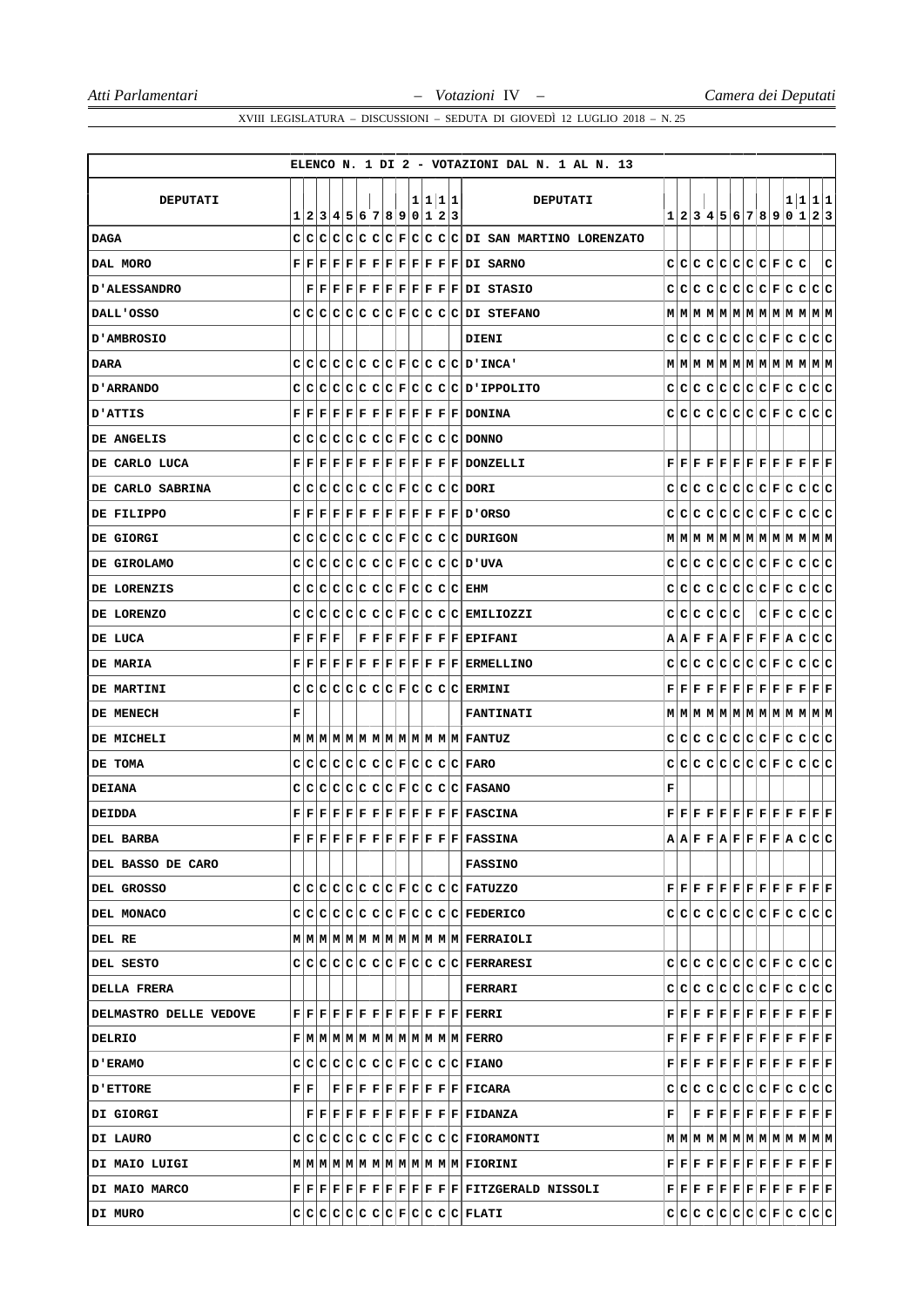|                     |              |  |  |                           |  |         |  | ELENCO N. 1 DI 2 - VOTAZIONI DAL N. 1 AL N. 13                                                                                                                                                                                                                                          |                           |   |  |  |                                                                                                                                                                                                            |  |                                                                                                                                                                                                                                                                                                                                                                                               |
|---------------------|--------------|--|--|---------------------------|--|---------|--|-----------------------------------------------------------------------------------------------------------------------------------------------------------------------------------------------------------------------------------------------------------------------------------------|---------------------------|---|--|--|------------------------------------------------------------------------------------------------------------------------------------------------------------------------------------------------------------|--|-----------------------------------------------------------------------------------------------------------------------------------------------------------------------------------------------------------------------------------------------------------------------------------------------------------------------------------------------------------------------------------------------|
| <b>DEPUTATI</b>     |              |  |  |                           |  | 1 1 1 1 |  | <b>DEPUTATI</b>                                                                                                                                                                                                                                                                         |                           |   |  |  |                                                                                                                                                                                                            |  | 1 1 1 1                                                                                                                                                                                                                                                                                                                                                                                       |
|                     |              |  |  | 1 2 3 4 5 6 7 8 9 0 1 2 3 |  |         |  |                                                                                                                                                                                                                                                                                         |                           |   |  |  |                                                                                                                                                                                                            |  | 1 2 3 4 5 6 7 8 9 0 1 2 3                                                                                                                                                                                                                                                                                                                                                                     |
| FOGLIANI            |              |  |  |                           |  |         |  | $C C C C C C C F C C C C G GLCHETTI$                                                                                                                                                                                                                                                    |                           |   |  |  |                                                                                                                                                                                                            |  | $\mathbf{F} \,   \, \mathbf{F} \,   \, \mathbf{F} \,   \, \mathbf{F} \,   \, \mathbf{F} \,   \, \mathbf{F} \,   \, \mathbf{F} \,   \, \mathbf{F} \,   \, \mathbf{F} \,   \, \mathbf{F} \,   \, \mathbf{F} \,   \, \mathbf{F} \,   \, \mathbf{F} \,   \, \mathbf{F} \,   \, \mathbf{F} \,   \, \mathbf{F} \,   \, \mathbf{F} \,   \, \mathbf{F} \,   \, \mathbf{F} \,   \, \mathbf{F} \,   \,$ |
| FONTANA GREGORIO    |              |  |  |                           |  |         |  | $\texttt{M}   \texttt{F}   \texttt{F}   \texttt{F}   \texttt{F}   \texttt{F}   \texttt{F}   \texttt{F}   \texttt{F}   \texttt{F}   \texttt{F}   \texttt{GIACOMETLLI}$                                                                                                                   | ${\bf F} \,   \, {\bf F}$ |   |  |  |                                                                                                                                                                                                            |  |                                                                                                                                                                                                                                                                                                                                                                                               |
| FONTANA ILARIA      |              |  |  |                           |  |         |  | $C C C C C C C F C C C C G1ACOMETRYI$                                                                                                                                                                                                                                                   |                           |   |  |  |                                                                                                                                                                                                            |  |                                                                                                                                                                                                                                                                                                                                                                                               |
| FONTANA LORENZO     |              |  |  |                           |  |         |  |                                                                                                                                                                                                                                                                                         |                           |   |  |  |                                                                                                                                                                                                            |  | ${\bf F}[{\bf F}[{\bf F}] {\bf F}[{\bf F}] {\bf F}[{\bf F}] {\bf F}[{\bf F}] {\bf F}[{\bf F}] {\bf F}]$                                                                                                                                                                                                                                                                                       |
| FORCINITI           |              |  |  |                           |  |         |  | $C C C C C C C F C C C C G GIACOMONI$                                                                                                                                                                                                                                                   |                           | F |  |  |                                                                                                                                                                                                            |  | $\mathbf{F} \,   \, \mathbf{F} \,   \, \mathbf{F} \,   \, \mathbf{F} \,   \, \mathbf{F} \,   \, \mathbf{F} \,   \, \mathbf{F} \,   \, \mathbf{F} \,   \, \mathbf{F} \,$                                                                                                                                                                                                                       |
| <b>FORMENTINI</b>   |              |  |  |                           |  |         |  | $C C C C C C C F C C C C G GIANNONE$                                                                                                                                                                                                                                                    |                           |   |  |  |                                                                                                                                                                                                            |  |                                                                                                                                                                                                                                                                                                                                                                                               |
| <b>FORNARO</b>      |              |  |  |                           |  |         |  | A A F F A F F F F A C C C GIARRIZZO                                                                                                                                                                                                                                                     |                           |   |  |  |                                                                                                                                                                                                            |  |                                                                                                                                                                                                                                                                                                                                                                                               |
| FOSCOLO             |              |  |  |                           |  |         |  | $C C C C C C C F C C C C G$ GIGLIO VIGNA                                                                                                                                                                                                                                                |                           |   |  |  |                                                                                                                                                                                                            |  |                                                                                                                                                                                                                                                                                                                                                                                               |
| FOTI                |              |  |  |                           |  |         |  | $\mathbf{F} \,   \, \mathbf{F} \,   \, \mathbf{F} \,   \, \mathbf{F} \,   \, \mathbf{F} \,   \, \mathbf{F} \,   \, \mathbf{F} \,   \, \mathbf{F} \,   \, \mathbf{F} \,   \, \mathbf{F} \,   \, \mathbf{G}$ I GLORDANO                                                                   |                           |   |  |  |                                                                                                                                                                                                            |  |                                                                                                                                                                                                                                                                                                                                                                                               |
| <b>FRACCARO</b>     |              |  |  |                           |  |         |  | MMMMMMMMMMMMMMMGIORGETTI                                                                                                                                                                                                                                                                |                           |   |  |  |                                                                                                                                                                                                            |  | $M$   $M$   $M$   $M$   $M$   $M$   $M$   $M$   $M$   $M$   $M$   $M$                                                                                                                                                                                                                                                                                                                         |
| <b>FRAGOMELI</b>    |              |  |  |                           |  |         |  | $\mathbf{F} \,   \, \mathbf{F} \,   \, \mathbf{F} \,   \, \mathbf{F} \,   \, \mathbf{F} \,   \, \mathbf{F} \,   \, \mathbf{F} \,   \, \mathbf{F} \,   \, \mathbf{F} \,   \, \mathbf{F} \,   \, \mathbf{G} \, \text{I} \, \text{O} \, \text{R} \, \text{GIS}$                            |                           |   |  |  | $\mathbf{F} \,   \, \mathbf{F} \,   \, \mathbf{F} \,   \, \mathbf{F} \,   \, \mathbf{F} \,   \, \mathbf{F} \,   \, \mathbf{F} \,   \, \mathbf{F} \,   \, \mathbf{F} \,   \, \mathbf{F} \,   \, \mathbf{F}$ |  |                                                                                                                                                                                                                                                                                                                                                                                               |
| <b>FRANCESCHINI</b> | FF           |  |  |                           |  |         |  | <b>GIULIANO</b>                                                                                                                                                                                                                                                                         |                           |   |  |  |                                                                                                                                                                                                            |  |                                                                                                                                                                                                                                                                                                                                                                                               |
| <b>FRASSINETTI</b>  |              |  |  |                           |  |         |  | $\mathbf{F} \,   \, \mathbf{F} \,   \, \mathbf{F} \,   \, \mathbf{F} \,   \, \mathbf{F} \,   \, \mathbf{F} \,   \, \mathbf{F} \,   \, \mathbf{F} \,   \, \mathbf{F} \,   \, \mathbf{F} \,   \, \mathbf{G}$ TULL CODORI                                                                  |                           |   |  |  |                                                                                                                                                                                                            |  |                                                                                                                                                                                                                                                                                                                                                                                               |
| <b>FRASSINI</b>     |              |  |  |                           |  |         |  | $C C C C C C C F C C C C G0BBATO$                                                                                                                                                                                                                                                       |                           |   |  |  |                                                                                                                                                                                                            |  |                                                                                                                                                                                                                                                                                                                                                                                               |
| <b>FRATE</b>        | c            |  |  |                           |  |         |  | $C C C C C C F C C C C G GLLNELLI$                                                                                                                                                                                                                                                      |                           |   |  |  |                                                                                                                                                                                                            |  |                                                                                                                                                                                                                                                                                                                                                                                               |
| <b>FRATOIANNI</b>   | А            |  |  |                           |  |         |  | <b>GRANDE</b>                                                                                                                                                                                                                                                                           |                           |   |  |  |                                                                                                                                                                                                            |  |                                                                                                                                                                                                                                                                                                                                                                                               |
| <b>FREGOLENT</b>    |              |  |  |                           |  |         |  | $\mathbf{F} \,   \, \mathbf{F} \,   \, \mathbf{F} \,   \, \mathbf{F} \,   \, \mathbf{F} \,   \, \mathbf{F} \,   \, \mathbf{F} \,   \, \mathbf{F} \,   \, \mathbf{F} \,   \, \mathbf{F} \,   \, \mathbf{F} \,   \, \mathbf{GRLBAUDO}$                                                    | FF                        |   |  |  |                                                                                                                                                                                                            |  | $\mathbf{F} \,   \, \mathbf{F} \,   \, \mathbf{F} \,   \, \mathbf{F} \,   \, \mathbf{F} \,   \, \mathbf{F} \,   \, \mathbf{F} \,   \, \mathbf{F}$                                                                                                                                                                                                                                             |
| <b>FRUSONE</b>      |              |  |  |                           |  |         |  | <b>GRILLO</b>                                                                                                                                                                                                                                                                           |                           |   |  |  |                                                                                                                                                                                                            |  |                                                                                                                                                                                                                                                                                                                                                                                               |
| <b>FUGATTI</b>      |              |  |  |                           |  |         |  | MMCCCCCCCFCCCCCCCCA                                                                                                                                                                                                                                                                     |                           |   |  |  |                                                                                                                                                                                                            |  |                                                                                                                                                                                                                                                                                                                                                                                               |
| <b>FURGIUELE</b>    |              |  |  |                           |  |         |  | $C C C C C C C F C C C C G $                                                                                                                                                                                                                                                            |                           |   |  |  |                                                                                                                                                                                                            |  |                                                                                                                                                                                                                                                                                                                                                                                               |
| <b>FUSACCHIA</b>    |              |  |  |                           |  |         |  | $\mathbf{F} \,   \, \mathbf{F} \,   \, \mathbf{F} \,   \, \mathbf{F} \,   \, \mathbf{F} \,   \, \mathbf{F} \,   \, \mathbf{F} \,   \, \mathbf{F} \,   \, \mathbf{F} \,   \, \mathbf{F} \,   \, \mathbf{F} \,   \, \mathbf{GRLPPA}$                                                      |                           |   |  |  |                                                                                                                                                                                                            |  |                                                                                                                                                                                                                                                                                                                                                                                               |
| <b>GADDA</b>        |              |  |  |                           |  |         |  | $\mathbf{F} \,   \, \mathbf{F} \,   \, \mathbf{F} \,   \, \mathbf{F} \,   \, \mathbf{F} \,   \, \mathbf{F} \,   \, \mathbf{F} \,   \, \mathbf{F} \,   \, \mathbf{F} \,   \, \mathbf{F} \,   \, \mathbf{G} \mathbf{U} \mathbf{B} \mathbf{I} \mathbf{T} \mathbf{O} \mathbf{S} \mathbf{A}$ | c                         |   |  |  |                                                                                                                                                                                                            |  | C C C C C F C C C C                                                                                                                                                                                                                                                                                                                                                                           |
| GAGLIARDI           |              |  |  |                           |  |         |  | $\mathbf{F} \,   \, \mathbf{F} \,   \, \mathbf{F} \,   \, \mathbf{F} \,   \, \mathbf{F} \,   \, \mathbf{F} \,   \, \mathbf{F} \,   \, \mathbf{F} \,   \, \mathbf{F} \,   \, \mathbf{F} \,   \, \mathbf{G} \mathbf{U} \mathbf{E} \mathbf{R} \, \mathbf{I} \mathbf{N} \, \mathbf{I}$      |                           |   |  |  |                                                                                                                                                                                                            |  | $\mathbf{F} \,   \, \mathbf{F} \,   \, \mathbf{F} \,   \, \mathbf{F} \,   \, \mathbf{F} \,   \, \mathbf{F} \,   \, \mathbf{F} \,   \, \mathbf{F} \,   \, \mathbf{F} \,   \, \mathbf{F} \,   \, \mathbf{F} \,   \, \mathbf{F} \,   \, \mathbf{F} \,   \, \mathbf{F} \,   \, \mathbf{F} \,   \, \mathbf{F} \,   \, \mathbf{F} \,   \, \mathbf{F} \,   \, \mathbf{F} \,   \, \mathbf{F} \,   \,$ |
| <b>GAGNARLI</b>     |              |  |  |                           |  |         |  | $C C C C C C C F C C C C GUDEST$                                                                                                                                                                                                                                                        |                           |   |  |  |                                                                                                                                                                                                            |  |                                                                                                                                                                                                                                                                                                                                                                                               |
| <b>GALANTINO</b>    | $\mathsf{C}$ |  |  |                           |  |         |  | $\big \mathbf{C}\big \mathbf{C}\big \mathbf{C}\big \mathbf{C}\big \mathbf{C}\big \mathbf{C}\big \mathbf{F}\big \mathbf{C}\big \mathbf{C}\big \mathbf{C}\big \mathbf{C}\big $ GUSMEROLI                                                                                                  |                           |   |  |  |                                                                                                                                                                                                            |  |                                                                                                                                                                                                                                                                                                                                                                                               |
| <b>GALIZIA</b>      |              |  |  |                           |  |         |  | $C M M M M M M M M M M M M M $ IANARO                                                                                                                                                                                                                                                   |                           |   |  |  |                                                                                                                                                                                                            |  |                                                                                                                                                                                                                                                                                                                                                                                               |
| <b>GALLI</b>        |              |  |  |                           |  |         |  |                                                                                                                                                                                                                                                                                         |                           |   |  |  |                                                                                                                                                                                                            |  |                                                                                                                                                                                                                                                                                                                                                                                               |
| GALLINELLA          |              |  |  |                           |  |         |  |                                                                                                                                                                                                                                                                                         |                           |   |  |  |                                                                                                                                                                                                            |  | $\mathbf{F} \,   \, \mathbf{F} \,   \, \mathbf{F} \,   \, \mathbf{F} \,   \, \mathbf{F} \,   \, \mathbf{F} \,   \, \mathbf{F} \,   \, \mathbf{F} \,   \, \mathbf{F} \,   \, \mathbf{F} \,   \, \mathbf{F} \,   \, \mathbf{F} \,$                                                                                                                                                              |
| <b>GALLO</b>        |              |  |  |                           |  |         |  |                                                                                                                                                                                                                                                                                         |                           |   |  |  |                                                                                                                                                                                                            |  |                                                                                                                                                                                                                                                                                                                                                                                               |
| <b>GARAVAGLIA</b>   |              |  |  |                           |  |         |  | $c c c c c c c F c c c c I$ invidia                                                                                                                                                                                                                                                     |                           |   |  |  |                                                                                                                                                                                                            |  |                                                                                                                                                                                                                                                                                                                                                                                               |
| <b>GARIGLIO</b>     | FF           |  |  |                           |  |         |  | $ F F F F $ IORIO                                                                                                                                                                                                                                                                       |                           |   |  |  |                                                                                                                                                                                                            |  |                                                                                                                                                                                                                                                                                                                                                                                               |
| GASTALDI            |              |  |  |                           |  |         |  | $c c c c c c c c c c c c c c c w}$                                                                                                                                                                                                                                                      |                           |   |  |  |                                                                                                                                                                                                            |  |                                                                                                                                                                                                                                                                                                                                                                                               |
| GAVA                |              |  |  |                           |  |         |  |                                                                                                                                                                                                                                                                                         |                           |   |  |  |                                                                                                                                                                                                            |  |                                                                                                                                                                                                                                                                                                                                                                                               |
| <b>GEBHARD</b>      |              |  |  |                           |  |         |  | $\mathbf{F} \,   \, \mathbf{F} \,   \, \mathbf{F} \,   \, \mathbf{F} \,   \, \mathbf{F} \,   \, \mathbf{F} \,   \, \mathbf{F} \,   \, \mathbf{F} \,   \, \mathbf{F} \,   \, \mathbf{F} \,   \, \mathbf{F} \,   \, \mathbf{L} \,  $ ABBATE                                               |                           |   |  |  |                                                                                                                                                                                                            |  | $C C C C C C C F C C C C C C $                                                                                                                                                                                                                                                                                                                                                                |
| <b>GELMINI</b>      |              |  |  |                           |  |         |  | $\mathbf{F}   \mathbf{F}   \mathbf{F}   \mathbf{F}   \mathbf{F}   \mathbf{F}  $                                                                                                                                                                                                         |                           |   |  |  |                                                                                                                                                                                                            |  | $\mathbf{F} \,   \, \mathbf{F} \,   \, \mathbf{F} \,   \, \mathbf{F} \,   \, \mathbf{F} \,   \, \mathbf{F} \,   \, \mathbf{F} \,   \, \mathbf{F} \,   \, \mathbf{F} \,   \, \mathbf{F} \,   \, \mathbf{F} \,   \, \mathbf{F} \,   \, \mathbf{F} \,$                                                                                                                                           |
| <b>GEMMATO</b>      |              |  |  |                           |  |         |  | $\mathbf{F} \,   \, \mathbf{F} \,   \, \mathbf{F} \,   \, \mathbf{F} \,   \, \mathbf{F} \,   \, \mathbf{F} \,   \, \mathbf{F} \,   \, \mathbf{F} \,   \, \mathbf{F} \,   \, \mathbf{F} \,   \, \mathbf{LACARRA}$                                                                        | FF                        |   |  |  |                                                                                                                                                                                                            |  |                                                                                                                                                                                                                                                                                                                                                                                               |
| GENTILONI SILVERI   | г            |  |  |                           |  |         |  | LAPIA                                                                                                                                                                                                                                                                                   |                           |   |  |  |                                                                                                                                                                                                            |  |                                                                                                                                                                                                                                                                                                                                                                                               |
| GERARDI             |              |  |  |                           |  |         |  | $C C C C C C C F C C C C LATINI$                                                                                                                                                                                                                                                        |                           |   |  |  |                                                                                                                                                                                                            |  |                                                                                                                                                                                                                                                                                                                                                                                               |
| <b>GERMANA'</b>     |              |  |  |                           |  |         |  | $F F F F F F F F F F F F F F LATTANZIO$                                                                                                                                                                                                                                                 |                           |   |  |  |                                                                                                                                                                                                            |  |                                                                                                                                                                                                                                                                                                                                                                                               |
| <b>GIACCONE</b>     |              |  |  |                           |  |         |  | $c c c c c c c c c c c c c $ Lazzarini                                                                                                                                                                                                                                                  |                           |   |  |  |                                                                                                                                                                                                            |  |                                                                                                                                                                                                                                                                                                                                                                                               |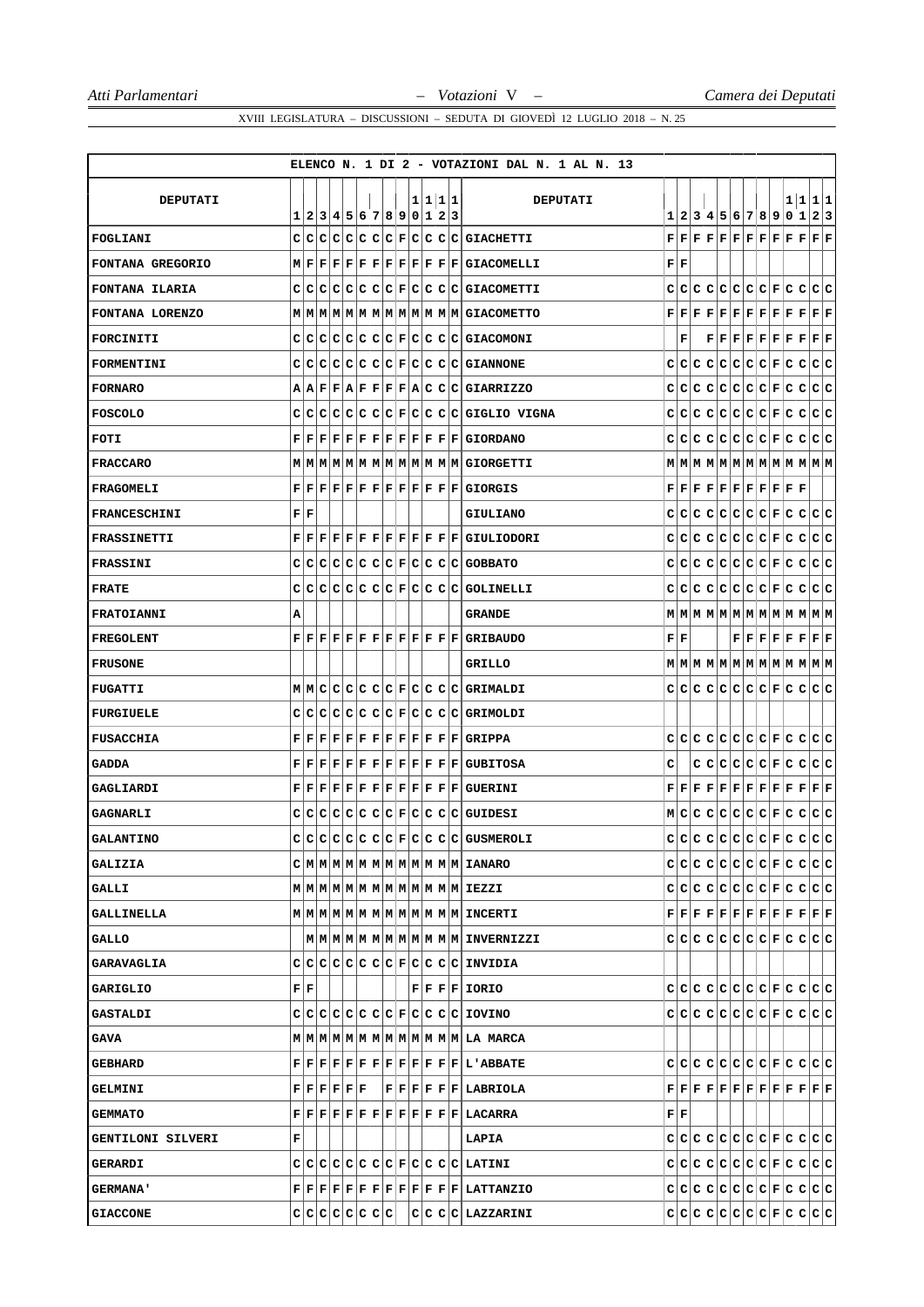|                    |                                                                                                                                                                                         |                         |  |  |  |  |         | ELENCO N. 1 DI 2 - VOTAZIONI DAL N. 1 AL N. 13                                                                                                                                                                                                                                                                                                                                                            |                           |    |  |                                                                                                             |                                                                                                                                                                      |  |     |                                                                                                                                                                                                                                                                                                                                                                                                                                 |
|--------------------|-----------------------------------------------------------------------------------------------------------------------------------------------------------------------------------------|-------------------------|--|--|--|--|---------|-----------------------------------------------------------------------------------------------------------------------------------------------------------------------------------------------------------------------------------------------------------------------------------------------------------------------------------------------------------------------------------------------------------|---------------------------|----|--|-------------------------------------------------------------------------------------------------------------|----------------------------------------------------------------------------------------------------------------------------------------------------------------------|--|-----|---------------------------------------------------------------------------------------------------------------------------------------------------------------------------------------------------------------------------------------------------------------------------------------------------------------------------------------------------------------------------------------------------------------------------------|
| <b>DEPUTATI</b>    |                                                                                                                                                                                         |                         |  |  |  |  | 1 1 1 1 | <b>DEPUTATI</b>                                                                                                                                                                                                                                                                                                                                                                                           |                           |    |  |                                                                                                             |                                                                                                                                                                      |  | 1 1 | 1 1                                                                                                                                                                                                                                                                                                                                                                                                                             |
|                    | 11                                                                                                                                                                                      | 2 3 4 5 6 7 8 9 0 1 2 3 |  |  |  |  |         |                                                                                                                                                                                                                                                                                                                                                                                                           |                           |    |  |                                                                                                             |                                                                                                                                                                      |  |     | 1 2 3 4 5 6 7 8 9 0 1 2 3                                                                                                                                                                                                                                                                                                                                                                                                       |
| LEGNAIOLI          |                                                                                                                                                                                         |                         |  |  |  |  |         | $C C C C C C C F C C C C MARIN$                                                                                                                                                                                                                                                                                                                                                                           |                           |    |  |                                                                                                             |                                                                                                                                                                      |  |     | $\mathbf{F} \,   \, \mathbf{F} \,   \, \mathbf{F} \,   \, \mathbf{F} \,   \, \mathbf{F} \,   \, \mathbf{F} \,   \, \mathbf{F} \,   \, \mathbf{F} \,   \, \mathbf{F} \,   \, \mathbf{F} \,   \, \mathbf{F} \,   \, \mathbf{F} \,$                                                                                                                                                                                                |
| LEPRI              |                                                                                                                                                                                         |                         |  |  |  |  |         | $\mathbf{F} \,   \, \mathbf{F} \,   \, \mathbf{F} \,   \, \mathbf{F} \,   \, \mathbf{F} \,   \, \mathbf{F} \,   \, \mathbf{F} \,   \, \mathbf{F} \,   \, \mathbf{F} \,   \, \mathbf{F} \,   \, \mathbf{F} \,   \, \mathbf{MARTNO}$                                                                                                                                                                        |                           |    |  |                                                                                                             |                                                                                                                                                                      |  |     |                                                                                                                                                                                                                                                                                                                                                                                                                                 |
| LIBRANDI           | F                                                                                                                                                                                       |                         |  |  |  |  |         | <b>MARROCCO</b>                                                                                                                                                                                                                                                                                                                                                                                           | ${\bf F} \,   \, {\bf F}$ |    |  |                                                                                                             |                                                                                                                                                                      |  |     | $\mathbf{F} \,   \, \mathbf{F} \,   \, \mathbf{F} \,   \, \mathbf{F} \,   \, \mathbf{F} \,   \, \mathbf{F} \,   \, \mathbf{F} \,   \, \mathbf{F} \,   \, \mathbf{F}$                                                                                                                                                                                                                                                            |
| LICATINI           |                                                                                                                                                                                         |                         |  |  |  |  |         | $C C C C C C C F C C C C MARTINA$                                                                                                                                                                                                                                                                                                                                                                         |                           |    |  |                                                                                                             |                                                                                                                                                                      |  |     |                                                                                                                                                                                                                                                                                                                                                                                                                                 |
| LIUNI              |                                                                                                                                                                                         |                         |  |  |  |  |         | $C C C C C C C F C C C C MARTINCIGLIO$                                                                                                                                                                                                                                                                                                                                                                    |                           |    |  |                                                                                                             | $C[C[C]C[C]C[E]E[C]C$                                                                                                                                                |  |     | с                                                                                                                                                                                                                                                                                                                                                                                                                               |
| LIUZZI             |                                                                                                                                                                                         |                         |  |  |  |  |         |                                                                                                                                                                                                                                                                                                                                                                                                           | ${\bf F} \,   \, {\bf F}$ |    |  |                                                                                                             |                                                                                                                                                                      |  |     |                                                                                                                                                                                                                                                                                                                                                                                                                                 |
| LO MONTE           | c                                                                                                                                                                                       |                         |  |  |  |  |         | MARZANA                                                                                                                                                                                                                                                                                                                                                                                                   |                           |    |  |                                                                                                             |                                                                                                                                                                      |  |     | didididididididididid                                                                                                                                                                                                                                                                                                                                                                                                           |
| LOCATELLI          |                                                                                                                                                                                         |                         |  |  |  |  |         | $C C C C C C C F C C C C MAXCHIO$                                                                                                                                                                                                                                                                                                                                                                         |                           |    |  |                                                                                                             |                                                                                                                                                                      |  |     | $\mathbf{F} \,   \, \mathbf{F} \,   \, \mathbf{F} \,   \, \mathbf{F} \,   \, \mathbf{F} \,   \, \mathbf{F} \,   \, \mathbf{F} \,   \, \mathbf{F} \,   \, \mathbf{F} \,   \, \mathbf{F} \,   \, \mathbf{F} \,   \, \mathbf{F} \,   \, \mathbf{F}$                                                                                                                                                                                |
| LOLINI             |                                                                                                                                                                                         |                         |  |  |  |  |         | $C C C C C C C F C C C C MAXI$                                                                                                                                                                                                                                                                                                                                                                            |                           |    |  |                                                                                                             |                                                                                                                                                                      |  |     |                                                                                                                                                                                                                                                                                                                                                                                                                                 |
| LOLLOBRIGIDA       | $\mathbf{F} \,   \, \mathbf{F} \,   \, \mathbf{F} \,   \, \mathbf{F} \,   \, \mathbf{F} \,   \, \mathbf{F} \,   \, \mathbf{F}$                                                          |                         |  |  |  |  |         | <b>MATURI</b>                                                                                                                                                                                                                                                                                                                                                                                             |                           |    |  |                                                                                                             |                                                                                                                                                                      |  |     | C C C C C C C F C C C C                                                                                                                                                                                                                                                                                                                                                                                                         |
| <b>LOMBARDO</b>    | с                                                                                                                                                                                       |                         |  |  |  |  |         | <b>MAURI</b>                                                                                                                                                                                                                                                                                                                                                                                              |                           |    |  |                                                                                                             |                                                                                                                                                                      |  |     | ${\bf F}[{\bf F}[{\bf F}] {\bf F}] {\bf F}[{\bf F}] {\bf F}[{\bf F}] {\bf F}[{\bf F}] {\bf F}[{\bf F}] {\bf F}]$                                                                                                                                                                                                                                                                                                                |
| <b>LONGO</b>       |                                                                                                                                                                                         |                         |  |  |  |  |         | $\mathbf{F} \,   \, \mathbf{F} \,   \, \mathbf{F} \,   \, \mathbf{F} \,   \, \mathbf{F} \,   \, \mathbf{F} \,   \, \mathbf{F} \,   \, \mathbf{F} \,   \, \mathbf{F} \,   \, \mathbf{F} \,   \, \mathbf{F} \,   \, \mathbf{M}$ MAZZETTI                                                                                                                                                                    |                           |    |  |                                                                                                             |                                                                                                                                                                      |  |     | $\mathbf{F}\, \,\mathbf{F}\, \,\mathbf{F}\, \,\mathbf{F}\, \,\mathbf{F}\, \,\mathbf{F}\, \,\mathbf{F}\, \,\mathbf{F}\, \,\mathbf{F}\, \,\mathbf{F}\, \,\mathbf{F}\, \,\mathbf{F}\, \,\mathbf{F}\, \,\mathbf{F}\, \,\mathbf{F}\, \,\mathbf{F}\, \,\mathbf{F}\, \,\mathbf{F}\, \,\mathbf{F}\, \,\mathbf{F}\, \,\mathbf{F}\, \,\mathbf{F}\, \,\mathbf{F}\, \,\mathbf{F}\, \,\mathbf{F}\, \,\mathbf{F}\, \,\mathbf{F}\, \,\mathbf{$ |
| LOREFICE           |                                                                                                                                                                                         |                         |  |  |  |  |         | $C C C C C C C F C C C C MELLCCHIO$                                                                                                                                                                                                                                                                                                                                                                       |                           |    |  |                                                                                                             |                                                                                                                                                                      |  |     |                                                                                                                                                                                                                                                                                                                                                                                                                                 |
| <b>LORENZIN</b>    |                                                                                                                                                                                         |                         |  |  |  |  |         | ${\bf F} \,   \, {\bf F} \,   \, {\bf F} \,   \, {\bf F} \,   \, {\bf F} \,   \, {\bf F} \,   \, {\bf F} \,   \, {\bf F} \,   \, {\bf F} \,   \, {\bf F} \,   \, {\bf F} \,   \, {\bf F} \,   \, {\bf F} \,   \, {\bf F} \,   \, {\bf F} \,   \, {\bf F} \,   \, {\bf F} \,   \, {\bf F} \,   \, {\bf F} \,   \, {\bf F} \,   \, {\bf F} \,   \, {\bf F} \,   \, {\bf F} \,   \, {\bf F} \,   \, {\bf F}$ | F                         |    |  |                                                                                                             |                                                                                                                                                                      |  |     |                                                                                                                                                                                                                                                                                                                                                                                                                                 |
| LORENZONI EVA      |                                                                                                                                                                                         |                         |  |  |  |  |         | CCCCCCCCCCFCCCCMELONI                                                                                                                                                                                                                                                                                                                                                                                     |                           |    |  |                                                                                                             |                                                                                                                                                                      |  |     |                                                                                                                                                                                                                                                                                                                                                                                                                                 |
| LORENZONI GABRIELE |                                                                                                                                                                                         |                         |  |  |  |  |         | $C C C C C C C F C C C C MENGA$                                                                                                                                                                                                                                                                                                                                                                           |                           |    |  |                                                                                                             |                                                                                                                                                                      |  |     |                                                                                                                                                                                                                                                                                                                                                                                                                                 |
| LOSACCO            |                                                                                                                                                                                         |                         |  |  |  |  |         | $\mathbf{F} \,   \, \mathbf{F} \,   \, \mathbf{F} \,   \, \mathbf{F} \,   \, \mathbf{F} \,   \, \mathbf{F} \,   \, \mathbf{F} \,   \, \mathbf{F} \,   \, \mathbf{F} \,   \, \mathbf{F} \,   \, \mathbf{F} \,   \, \mathbf{MICELL}$                                                                                                                                                                        |                           |    |  |                                                                                                             |                                                                                                                                                                      |  |     | $\mathbf{F} \,   \, \mathbf{F} \,   \, \mathbf{F} \,   \, \mathbf{F} \,   \, \mathbf{F} \,   \, \mathbf{F} \,   \, \mathbf{F} \,   \, \mathbf{F} \,   \, \mathbf{F} \,   \, \mathbf{F} \,   \, \mathbf{F} \,   \, \mathbf{F} \,   \, \mathbf{F}$                                                                                                                                                                                |
| LOTTI              |                                                                                                                                                                                         |                         |  |  |  |  |         | $\mathbf{F} \,   \, \mathbf{F} \,   \, \mathbf{F} \,   \, \mathbf{F} \,   \, \mathbf{F} \,   \, \mathbf{F} \,   \, \mathbf{F} \,   \, \mathbf{F} \,   \, \mathbf{F} \,   \, \mathbf{F} \,   \, \mathbf{F} \,   \, \mathbf{MICILLO}$                                                                                                                                                                       |                           |    |  |                                                                                                             |                                                                                                                                                                      |  |     | C M M M M M M M M M M M M M                                                                                                                                                                                                                                                                                                                                                                                                     |
| LOVECCHIO          |                                                                                                                                                                                         |                         |  |  |  |  |         | $C C C C C C C F C C C C MIGLIORE$                                                                                                                                                                                                                                                                                                                                                                        |                           |    |  |                                                                                                             |                                                                                                                                                                      |  |     | $\mathbf{F} \,   \, \mathbf{F} \,   \, \mathbf{F} \,   \, \mathbf{F} \,   \, \mathbf{F} \,   \, \mathbf{F} \,   \, \mathbf{F} \,   \, \mathbf{F} \,   \, \mathbf{F} \,   \, \mathbf{F} \,   \, \mathbf{F} \,   \, \mathbf{F} \,   \, \mathbf{F}$                                                                                                                                                                                |
| LUCASELLI          | $\mathbf{F} \,   \, \mathbf{F} \,   \, \mathbf{F} \,   \, \mathbf{F} \,   \, \mathbf{F} \,   \, \mathbf{F} \,   \, \mathbf{F} \,   \, \mathbf{F} \,   \, \mathbf{F} \,   \, \mathbf{F}$ |                         |  |  |  |  |         | F MIGLIORINO                                                                                                                                                                                                                                                                                                                                                                                              |                           |    |  |                                                                                                             |                                                                                                                                                                      |  |     |                                                                                                                                                                                                                                                                                                                                                                                                                                 |
| LUCCHINI           |                                                                                                                                                                                         |                         |  |  |  |  |         | $c c c c c c c F c c c c MILANATO$                                                                                                                                                                                                                                                                                                                                                                        |                           |    |  |                                                                                                             |                                                                                                                                                                      |  |     |                                                                                                                                                                                                                                                                                                                                                                                                                                 |
| LUPI               |                                                                                                                                                                                         |                         |  |  |  |  |         | F M M M M M M M M M M M M M M M                                                                                                                                                                                                                                                                                                                                                                           |                           |    |  |                                                                                                             |                                                                                                                                                                      |  |     |                                                                                                                                                                                                                                                                                                                                                                                                                                 |
| MACCANTI           |                                                                                                                                                                                         |                         |  |  |  |  |         | $C C C C C C C F C C C C MINNITI$                                                                                                                                                                                                                                                                                                                                                                         |                           |    |  | $\mathbf{F} \,   \, \mathbf{F} \,   \, \mathbf{F} \,   \, \mathbf{F} \,   \, \mathbf{F} \,   \, \mathbf{F}$ |                                                                                                                                                                      |  |     |                                                                                                                                                                                                                                                                                                                                                                                                                                 |
| MACINA             |                                                                                                                                                                                         |                         |  |  |  |  |         | $C C C C C C C F C C C C MISITI$                                                                                                                                                                                                                                                                                                                                                                          |                           |    |  |                                                                                                             |                                                                                                                                                                      |  |     | $C[C[C]C[C]C[C]F[C]C[C]C$                                                                                                                                                                                                                                                                                                                                                                                                       |
| MADIA              |                                                                                                                                                                                         |                         |  |  |  |  |         | $\mathbf{F} \mathbf{F} \mathbf{F} \mathbf{F} \mathbf{F} \mathbf{F} \mathbf{F} \mathbf{F} \mathbf{F} \mathbf{F} \mathbf{F} \mathbf{F} \mathbf{M}$ OLINARI                                                                                                                                                                                                                                                  |                           |    |  |                                                                                                             |                                                                                                                                                                      |  |     |                                                                                                                                                                                                                                                                                                                                                                                                                                 |
| MAGGIONI           |                                                                                                                                                                                         |                         |  |  |  |  |         | $c c c c c c c F c c c c $ Mollicone                                                                                                                                                                                                                                                                                                                                                                      |                           |    |  |                                                                                                             | $\mathbf{F} \,   \, \mathbf{F} \,   \, \mathbf{F} \,   \, \mathbf{F} \,   \, \mathbf{F} \,   \, \mathbf{F} \,   \, \mathbf{F} \,   \, \mathbf{F} \,   \,$            |  |     | $ F F $ $ F $                                                                                                                                                                                                                                                                                                                                                                                                                   |
| MAGI               |                                                                                                                                                                                         |                         |  |  |  |  |         | MOLTENI                                                                                                                                                                                                                                                                                                                                                                                                   |                           |    |  |                                                                                                             |                                                                                                                                                                      |  |     | $\texttt{M} \texttt{M} \texttt{M} \texttt{M} \texttt{M} \texttt{M} \texttt{M} \texttt{M} \texttt{M} \texttt{M} \texttt{M} \texttt{M} \texttt{M}$                                                                                                                                                                                                                                                                                |
| MAGLIONE           |                                                                                                                                                                                         |                         |  |  |  |  |         | $C C C C C C C F C C C C $ MONTARULI                                                                                                                                                                                                                                                                                                                                                                      |                           | FF |  |                                                                                                             |                                                                                                                                                                      |  |     | ${\bf F}[{\bf F}[{\bf F}] {\bf F}] {\bf F}[{\bf F}] {\bf F}[{\bf F}] {\bf F}[{\bf F}] {\bf F}$                                                                                                                                                                                                                                                                                                                                  |
| <b>MAMMI</b>       |                                                                                                                                                                                         |                         |  |  |  |  |         | $C C C C C C C F C C C C MOR$                                                                                                                                                                                                                                                                                                                                                                             | F                         |    |  |                                                                                                             |                                                                                                                                                                      |  |     |                                                                                                                                                                                                                                                                                                                                                                                                                                 |
| MANCA ALBERTO      |                                                                                                                                                                                         |                         |  |  |  |  |         | $C C C C C C C F C C C C MORANT$                                                                                                                                                                                                                                                                                                                                                                          |                           |    |  |                                                                                                             |                                                                                                                                                                      |  |     | $\mathbf{F} \,   \, \mathbf{F} \,   \, \mathbf{F} \,   \, \mathbf{F} \,   \, \mathbf{F} \,   \, \mathbf{F} \,   \, \mathbf{F} \,   \, \mathbf{F} \,   \, \mathbf{F} \,   \, \mathbf{F} \,   \, \mathbf{F} \,   \, \mathbf{F} \,   \, \mathbf{F} \,   \, \mathbf{F} \,   \, \mathbf{F} \,   \, \mathbf{F} \,   \, \mathbf{F} \,   \, \mathbf{F} \,   \, \mathbf{F} \,   \, \mathbf{F} \,   \,$                                   |
| MANCA GAVINO       |                                                                                                                                                                                         |                         |  |  |  |  |         | $F F F F F F F F F F F F F $ MORASSUT                                                                                                                                                                                                                                                                                                                                                                     |                           |    |  |                                                                                                             |                                                                                                                                                                      |  |     | ${\bf F}[{\bf F}[{\bf F}] {\bf F}[{\bf F}] {\bf F}[{\bf F}] {\bf F}[{\bf F}] {\bf F}[{\bf F}] {\bf F}[{\bf F}] {\bf F}]$                                                                                                                                                                                                                                                                                                        |
| MANCINI            | F                                                                                                                                                                                       |                         |  |  |  |  |         | $ F F F F F F F F F F F $ MORELLI                                                                                                                                                                                                                                                                                                                                                                         |                           |    |  |                                                                                                             |                                                                                                                                                                      |  |     | $\texttt{M} \mid \texttt{M} \mid \texttt{M} \mid \texttt{M} \mid \texttt{M} \mid \texttt{M} \mid \texttt{M} \mid \texttt{M} \mid \texttt{M} \mid \texttt{M} \mid \texttt{M} \mid \texttt{M}$                                                                                                                                                                                                                                    |
| <b>MANDELLI</b>    |                                                                                                                                                                                         |                         |  |  |  |  |         | $\mathbf{F} \, \, \mathbf{F} \, \, \mathbf{F} \, \, \mathbf{F} \, \, \mathbf{F} \, \, \mathbf{F} \, \, \mathbf{F} \, \, \mathbf{F} \, \, \mathbf{F} \, \, \mathbf{F} \, \, \mathbf{F} \, \, \mathbf{M} \mathsf{ORETTO}$                                                                                                                                                                                   |                           |    |  |                                                                                                             |                                                                                                                                                                      |  |     | $\mathbf{F} \,   \, \mathbf{F} \,   \, \mathbf{F} \,   \, \mathbf{F} \,   \, \mathbf{F} \,   \, \mathbf{F} \,   \, \mathbf{F} \,   \, \mathbf{F} \,   \, \mathbf{F} \,   \, \mathbf{F} \,   \, \mathbf{F} \,   \, \mathbf{F} \,   \, \mathbf{F} \,   \, \mathbf{F} \,   \, \mathbf{F} \,   \, \mathbf{F} \,   \, \mathbf{F} \,   \, \mathbf{F} \,   \, \mathbf{F} \,   \, \mathbf{F} \,   \,$                                   |
| <b>MANIERO</b>     |                                                                                                                                                                                         |                         |  |  |  |  |         | $C C C C C C C F C C C C MORGONI$                                                                                                                                                                                                                                                                                                                                                                         |                           |    |  |                                                                                                             |                                                                                                                                                                      |  |     | $\mathbf{F} \,   \, \mathbf{F} \,   \, \mathbf{F} \,   \, \mathbf{F} \,   \, \mathbf{F} \,   \, \mathbf{F} \,   \, \mathbf{F} \,   \, \mathbf{F} \,   \, \mathbf{F} \,   \, \mathbf{F} \,   \, \mathbf{F} \,   \, \mathbf{F} \,   \, \mathbf{F} \,   \, \mathbf{F} \,   \, \mathbf{F} \,   \, \mathbf{F} \,   \, \mathbf{F} \,   \, \mathbf{F} \,   \, \mathbf{F} \,   \, \mathbf{F} \,   \,$                                   |
| <b>MANZATO</b>     |                                                                                                                                                                                         |                         |  |  |  |  |         | $C C C C C C C F C C C C MORRONE$                                                                                                                                                                                                                                                                                                                                                                         |                           |    |  |                                                                                                             |                                                                                                                                                                      |  |     |                                                                                                                                                                                                                                                                                                                                                                                                                                 |
| <b>MANZO</b>       |                                                                                                                                                                                         |                         |  |  |  |  |         | C C C C C C C F C C C C MOSCHIONI                                                                                                                                                                                                                                                                                                                                                                         |                           |    |  |                                                                                                             |                                                                                                                                                                      |  |     |                                                                                                                                                                                                                                                                                                                                                                                                                                 |
| <b>MARAIA</b>      |                                                                                                                                                                                         |                         |  |  |  |  |         | $C C C C C C C F C C C C MUGNAI$                                                                                                                                                                                                                                                                                                                                                                          |                           |    |  |                                                                                                             |                                                                                                                                                                      |  |     | $\mathbf{F} \,   \, \mathbf{F} \,   \, \mathbf{F} \,   \, \mathbf{F} \,   \, \mathbf{F} \,   \, \mathbf{F} \,   \, \mathbf{F} \,   \, \mathbf{F} \,   \, \mathbf{F} \,   \, \mathbf{F} \,   \, \mathbf{F} \,   \, \mathbf{F} \,   \, \mathbf{F} \,$                                                                                                                                                                             |
| <b>MARATTIN</b>    |                                                                                                                                                                                         |                         |  |  |  |  |         | $\mathbf{F} \, \, \mathbf{F} \, \, \mathbf{F} \, \, \mathbf{F} \, \, \mathbf{F} \, \, \mathbf{F} \, \, \mathbf{F} \, \, \mathbf{F} \, \, \mathbf{F} \, \, \mathbf{F} \, \, \mathbf{F} \, \, \mathbf{F} \, \, \mathbf{NULE}$                                                                                                                                                                               |                           |    |  |                                                                                                             |                                                                                                                                                                      |  |     | $\mathbf{F} \,   \, \mathbf{F} \,   \, \mathbf{F} \,   \, \mathbf{F} \,   \, \mathbf{F} \,   \, \mathbf{F} \,   \, \mathbf{F} \,   \, \mathbf{F} \,   \, \mathbf{F} \,   \, \mathbf{F} \,   \, \mathbf{F} \,   \, \mathbf{F} \,   \, \mathbf{F} \,   \, \mathbf{F} \,   \, \mathbf{F} \,   \, \mathbf{F} \,   \, \mathbf{F} \,   \, \mathbf{F} \,   \, \mathbf{F} \,   \, \mathbf{F} \,   \,$                                   |
| MARCHETTI          |                                                                                                                                                                                         |                         |  |  |  |  |         | $C C C C C C C F C C C C $ MURA ANDREA                                                                                                                                                                                                                                                                                                                                                                    | с                         |    |  |                                                                                                             |                                                                                                                                                                      |  |     |                                                                                                                                                                                                                                                                                                                                                                                                                                 |
| <b>MARIANI</b>     |                                                                                                                                                                                         |                         |  |  |  |  |         | $c c c c c c c F c c c c $ mura romina                                                                                                                                                                                                                                                                                                                                                                    |                           |    |  |                                                                                                             | $\mathbf{F} \,   \, \mathbf{F} \,   \, \mathbf{F} \,   \, \mathbf{F} \,   \, \mathbf{F} \,   \, \mathbf{F} \,   \, \mathbf{F} \,   \, \mathbf{F} \,   \, \mathbf{F}$ |  |     |                                                                                                                                                                                                                                                                                                                                                                                                                                 |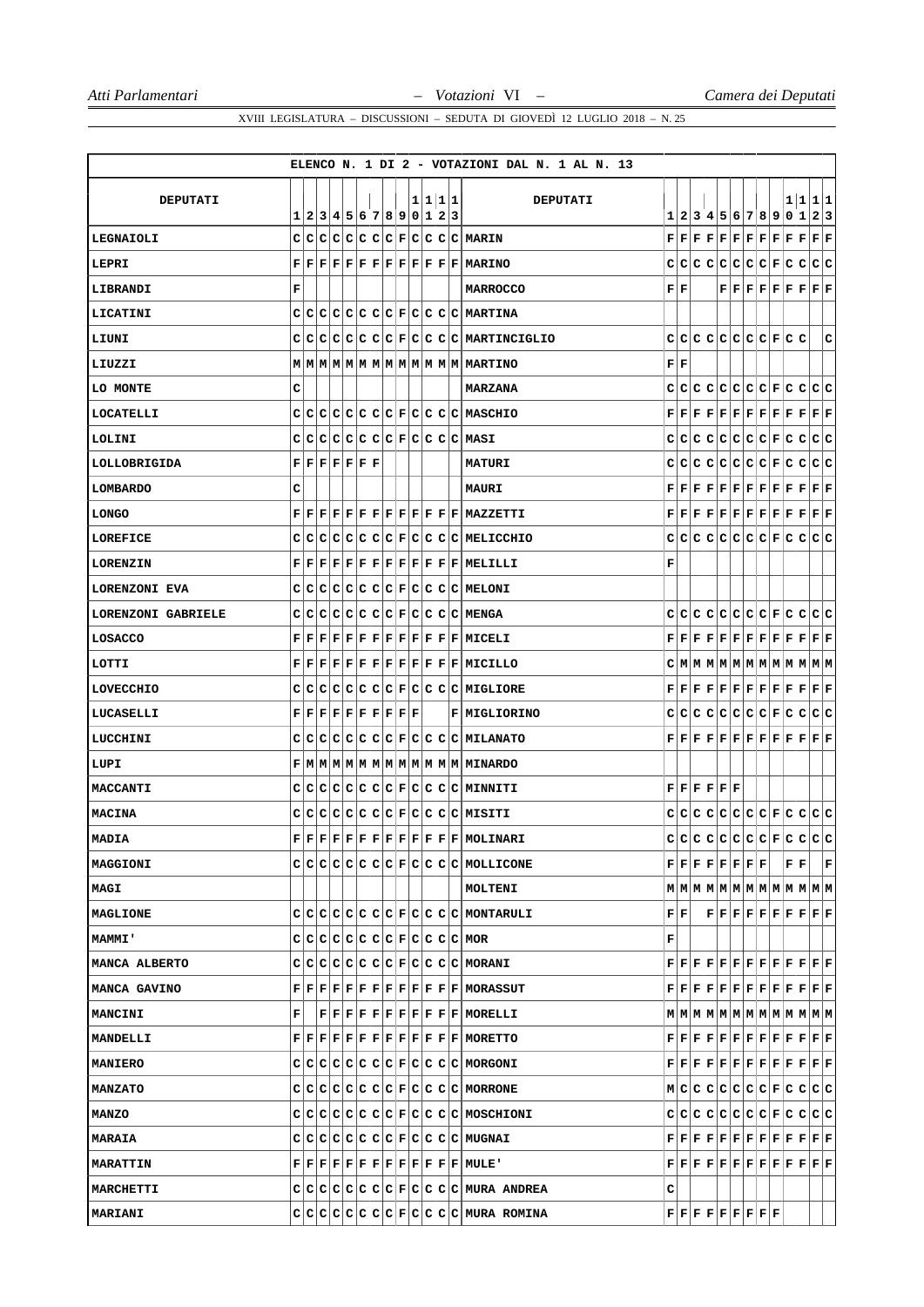|                   |                           |                           |                                                           |                         |                                                           |  |         |  | ELENCO N. 1 DI 2 - VOTAZIONI DAL N. 1 AL N. 13                                                                                                                                                                                                                                                                                                                                                            |                           |                           |  |                                                                                                                                                                                                                                                                                                                                                                                               |  |    |             |   |
|-------------------|---------------------------|---------------------------|-----------------------------------------------------------|-------------------------|-----------------------------------------------------------|--|---------|--|-----------------------------------------------------------------------------------------------------------------------------------------------------------------------------------------------------------------------------------------------------------------------------------------------------------------------------------------------------------------------------------------------------------|---------------------------|---------------------------|--|-----------------------------------------------------------------------------------------------------------------------------------------------------------------------------------------------------------------------------------------------------------------------------------------------------------------------------------------------------------------------------------------------|--|----|-------------|---|
|                   |                           |                           |                                                           |                         |                                                           |  |         |  |                                                                                                                                                                                                                                                                                                                                                                                                           |                           |                           |  |                                                                                                                                                                                                                                                                                                                                                                                               |  |    |             |   |
| <b>DEPUTATI</b>   | 11                        |                           |                                                           | 2 3 4 5 6 7 8 9 0 1 2 3 |                                                           |  | 1 1 1 1 |  | <b>DEPUTATI</b>                                                                                                                                                                                                                                                                                                                                                                                           |                           |                           |  | 1 2 3 4 5 6 7 8 9 0 1                                                                                                                                                                                                                                                                                                                                                                         |  | 11 | 1 1<br> 2 3 |   |
| MURELLI           |                           |                           |                                                           |                         |                                                           |  |         |  | C C C C C C C F C C C C PATERNOSTER                                                                                                                                                                                                                                                                                                                                                                       |                           |                           |  |                                                                                                                                                                                                                                                                                                                                                                                               |  |    |             |   |
| <b>MURONI</b>     |                           |                           |                                                           |                         |                                                           |  |         |  | A A F F A F F F F A C C C PAXIA                                                                                                                                                                                                                                                                                                                                                                           |                           |                           |  | C C C C C C C F C C C C                                                                                                                                                                                                                                                                                                                                                                       |  |    |             |   |
| MUSELLA           |                           |                           |                                                           |                         |                                                           |  |         |  | $\mathbf{F} \,   \, \mathbf{F} \,   \, \mathbf{F} \,   \, \mathbf{F} \,   \, \mathbf{F} \,   \, \mathbf{F} \,   \, \mathbf{F} \,   \, \mathbf{F} \,   \, \mathbf{F} \,   \, \mathbf{F} \,   \, \mathbf{F} \,   \, \mathbf{PEDRAZZINI}$                                                                                                                                                                    | F                         |                           |  |                                                                                                                                                                                                                                                                                                                                                                                               |  |    |             | F |
| <b>NANNI</b>      |                           |                           |                                                           |                         |                                                           |  |         |  | PELLA                                                                                                                                                                                                                                                                                                                                                                                                     |                           |                           |  | $\mathbf{F} \,   \, \mathbf{F} \,   \, \mathbf{F} \,   \, \mathbf{F} \,   \, \mathbf{F} \,   \, \mathbf{F} \,   \, \mathbf{F} \,   \, \mathbf{F} \,   \, \mathbf{F} \,   \, \mathbf{F} \,   \, \mathbf{F} \,   \, \mathbf{F} \,   \, \mathbf{F}$                                                                                                                                              |  |    |             |   |
| <b>NAPOLI</b>     | F                         |                           |                                                           |                         |                                                           |  |         |  | PELLICANI                                                                                                                                                                                                                                                                                                                                                                                                 |                           |                           |  |                                                                                                                                                                                                                                                                                                                                                                                               |  |    |             |   |
| <b>NAPPI</b>      |                           |                           |                                                           |                         |                                                           |  |         |  | CCCCCCCCCCFCCCCCPENNA                                                                                                                                                                                                                                                                                                                                                                                     |                           |                           |  |                                                                                                                                                                                                                                                                                                                                                                                               |  |    |             |   |
| <b>NARDI</b>      |                           |                           |                                                           |                         |                                                           |  |         |  | <b>PENTANGELO</b>                                                                                                                                                                                                                                                                                                                                                                                         |                           |                           |  |                                                                                                                                                                                                                                                                                                                                                                                               |  |    |             |   |
| <b>NAVARRA</b>    |                           |                           |                                                           |                         |                                                           |  |         |  | $\mathbf{F} \,   \, \mathbf{F} \,   \, \mathbf{F} \,   \, \mathbf{F} \,   \, \mathbf{F} \,   \, \mathbf{F} \,   \, \mathbf{F} \,   \, \mathbf{F} \,   \, \mathbf{F} \,   \, \mathbf{F} \,   \, \mathbf{F} \,   \, \mathbf{P} \mathbf{ERANTONI}$                                                                                                                                                           |                           |                           |  |                                                                                                                                                                                                                                                                                                                                                                                               |  |    |             |   |
| <b>NESCI</b>      |                           |                           |                                                           |                         |                                                           |  |         |  | $\texttt{C} \texttt{C} \texttt{C} \texttt{C} \texttt{C} \texttt{C} \texttt{F} \texttt{C} \texttt{C} \texttt{C} \texttt{C} \texttt{P} \texttt{ERCONTI}$                                                                                                                                                                                                                                                    |                           |                           |  |                                                                                                                                                                                                                                                                                                                                                                                               |  |    |             |   |
| NEVI              |                           |                           | ${\bf F} \,   \, {\bf F} \,   \, {\bf F} \,   \, {\bf F}$ |                         | ${\bf F} \,   \, {\bf F} \,   \, {\bf F} \,   \, {\bf F}$ |  |         |  | F F F PEREGO DI CREMNAGO                                                                                                                                                                                                                                                                                                                                                                                  |                           | FIF                       |  |                                                                                                                                                                                                                                                                                                                                                                                               |  |    |             |   |
| <b>NITTI</b>      | cı                        | c                         | с                                                         |                         |                                                           |  |         |  | $ C C C C F C C C C $ PETTARIN                                                                                                                                                                                                                                                                                                                                                                            |                           | ${\bf F} \,   \, {\bf F}$ |  |                                                                                                                                                                                                                                                                                                                                                                                               |  |    |             |   |
| <b>NOBILI</b>     |                           |                           |                                                           |                         |                                                           |  |         |  | $\mathbf{F} \,   \, \mathbf{F} \,   \, \mathbf{F} \,   \, \mathbf{F} \,   \, \mathbf{F} \,   \, \mathbf{F} \,   \, \mathbf{F} \,   \, \mathbf{F} \,   \, \mathbf{F} \,   \, \mathbf{F} \,   \, \mathbf{F} \,   \, \mathbf{F} \,   \, \mathbf{F} \, \mathbf{T}\mathbf{L}\mathbf{Z}\mathbf{Z}\mathbf{I}$                                                                                                    |                           |                           |  |                                                                                                                                                                                                                                                                                                                                                                                               |  |    |             |   |
| <b>NOJA</b>       |                           |                           |                                                           |                         |                                                           |  |         |  | $\mathbf{F} \,   \, \mathbf{F} \,   \, \mathbf{F} \,   \, \mathbf{F} \,   \, \mathbf{F} \,   \, \mathbf{F} \,   \, \mathbf{F} \,   \, \mathbf{F} \,   \, \mathbf{F} \,   \, \mathbf{F} \,   \, \mathbf{F} \,   \, \mathbf{P} \mathbf{EZ} \mathbf{Z} \mathbf{O} \mathbf{P} \mathbf{A} \mathbf{NE}$                                                                                                         |                           |                           |  |                                                                                                                                                                                                                                                                                                                                                                                               |  |    |             |   |
| <b>NOVELLI</b>    |                           |                           |                                                           |                         |                                                           |  |         |  | ${\bf F} \,   \, {\bf F} \,   \, {\bf F} \,   \, {\bf F} \,   \, {\bf F} \,   \, {\bf F} \,   \, {\bf F} \,   \, {\bf F} \,   \, {\bf F} \,   \, {\bf F} \,   \, {\bf F} \,   \, {\bf F} \,   \, {\bf F} \,   \, {\bf F} \,   \, {\bf F} \,   \, {\bf F} \,   \, {\bf F} \,   \, {\bf F} \,   \, {\bf F} \,   \, {\bf F} \,   \, {\bf F} \,   \, {\bf F} \,   \, {\bf F} \,   \, {\bf F} \,   \, {\bf F}$ |                           |                           |  | C C C C C C C F C C C C                                                                                                                                                                                                                                                                                                                                                                       |  |    |             |   |
| <b>OCCHIONERO</b> |                           |                           |                                                           |                         |                                                           |  |         |  | A A F F A F F F F A C C C PICCHI                                                                                                                                                                                                                                                                                                                                                                          |                           |                           |  | $M$   $M$   $M$   $M$   $M$   $M$   $M$   $M$   $M$   $M$   $M$   $M$                                                                                                                                                                                                                                                                                                                         |  |    |             |   |
| OCCHIUTO          |                           |                           |                                                           |                         |                                                           |  |         |  | $F F F F F F F F F F F F F P1CCOLI$ NARDELLI                                                                                                                                                                                                                                                                                                                                                              |                           |                           |  | $\mathbf{F} \,   \, \mathbf{F} \,   \, \mathbf{F} \,   \, \mathbf{F} \,   \, \mathbf{F} \,   \, \mathbf{F} \,   \, \mathbf{F} \,   \, \mathbf{F} \,   \, \mathbf{F} \,   \, \mathbf{F} \,   \, \mathbf{F} \,   \, \mathbf{F} \,   \, \mathbf{F}$                                                                                                                                              |  |    |             |   |
| OLGIATI           |                           | cici                      |                                                           |                         |                                                           |  |         |  | C C C C C F C C C C FIGNATIONE                                                                                                                                                                                                                                                                                                                                                                            |                           |                           |  | C C C C C C C F C C C C                                                                                                                                                                                                                                                                                                                                                                       |  |    |             |   |
| ORFINI            |                           |                           |                                                           |                         |                                                           |  |         |  | PINI                                                                                                                                                                                                                                                                                                                                                                                                      | F                         |                           |  | $\mathbf{F} \,   \, \mathbf{F} \,   \, \mathbf{F} \,   \, \mathbf{F} \,   \, \mathbf{F} \,   \, \mathbf{F} \,   \, \mathbf{F} \,   \, \mathbf{F} \,   \, \mathbf{F} \,   \, \mathbf{F} \,   \, \mathbf{F}$                                                                                                                                                                                    |  |    |             |   |
| <b>ORLANDO</b>    | F                         |                           |                                                           |                         |                                                           |  |         |  | PITTALIS                                                                                                                                                                                                                                                                                                                                                                                                  | F                         |                           |  |                                                                                                                                                                                                                                                                                                                                                                                               |  |    |             |   |
| ORRICO            |                           | C C                       |                                                           |                         |                                                           |  |         |  | C C C C C F C C C C PIZZETTI                                                                                                                                                                                                                                                                                                                                                                              |                           | ${\bf F} \,   \, {\bf F}$ |  |                                                                                                                                                                                                                                                                                                                                                                                               |  |    |             |   |
| ORSINI            |                           |                           |                                                           |                         |                                                           |  |         |  | $\mathbf{F} \,   \, \mathbf{F} \,   \, \mathbf{F} \,   \, \mathbf{F} \,   \, \mathbf{F} \,   \, \mathbf{F} \,   \, \mathbf{F} \,   \, \mathbf{F} \,   \, \mathbf{F} \,   \, \mathbf{F} \,   \, \mathbf{P} \, \mathbf{LANGGER}$                                                                                                                                                                            |                           |                           |  | $\mathbf{F} \,   \, \mathbf{F} \,   \, \mathbf{F} \,   \, \mathbf{F} \,   \, \mathbf{F} \,   \, \mathbf{F} \,   \, \mathbf{F} \,   \, \mathbf{F} \,   \, \mathbf{F} \,   \, \mathbf{F} \,   \, \mathbf{F} \,   \, \mathbf{F}$                                                                                                                                                                 |  |    |             |   |
| <b>OSNATO</b>     | ${\bf F} \,   \, {\bf F}$ |                           |                                                           |                         |                                                           |  |         |  | POLIDORI                                                                                                                                                                                                                                                                                                                                                                                                  | F                         |                           |  |                                                                                                                                                                                                                                                                                                                                                                                               |  |    |             |   |
| <b>PADOAN</b>     |                           |                           |                                                           |                         |                                                           |  |         |  |                                                                                                                                                                                                                                                                                                                                                                                                           | ${\bf F} \,   \, {\bf F}$ |                           |  |                                                                                                                                                                                                                                                                                                                                                                                               |  |    |             |   |
| <b>PAGANI</b>     |                           | ${\bf F} \,   \, {\bf F}$ |                                                           |                         |                                                           |  |         |  | POLVERINI                                                                                                                                                                                                                                                                                                                                                                                                 |                           |                           |  |                                                                                                                                                                                                                                                                                                                                                                                               |  |    |             |   |
| PAGANO ALESSANDRO | C                         |                           |                                                           |                         |                                                           |  |         |  | $ c c c c c c F c c c c PQ$ PORCHIETTO                                                                                                                                                                                                                                                                                                                                                                    |                           |                           |  | ${\bf F} \,   \, {\bf F} \,   \, {\bf F} \,   \, {\bf F} \,   \, {\bf F} \,   \, {\bf F} \,   \, {\bf F} \,   \, {\bf F} \,   \, {\bf F} \,   \, {\bf F} \,   \, {\bf F} \,   \, {\bf F} \,$                                                                                                                                                                                                  |  |    |             |   |
| PAGANO UBALDO     |                           |                           |                                                           |                         |                                                           |  |         |  | $\mathbf{F} \,   \, \mathbf{F} \,   \, \mathbf{F} \,   \, \mathbf{F} \,   \, \mathbf{F} \,   \, \mathbf{F} \,   \, \mathbf{F} \,   \, \mathbf{F} \,   \, \mathbf{F} \,   \, \mathbf{F} \,   \, \mathbf{F} \,   \, \mathbf{P} \, \mathbf{ORTAS}$                                                                                                                                                           |                           |                           |  |                                                                                                                                                                                                                                                                                                                                                                                               |  |    |             |   |
| PAITA             |                           |                           |                                                           |                         |                                                           |  |         |  | $\mathbf{F} \,   \, \mathbf{F} \,   \, \mathbf{F} \,   \, \mathbf{F} \,   \, \mathbf{F} \,   \, \mathbf{F} \,   \, \mathbf{F} \,   \, \mathbf{F} \,   \, \mathbf{F} \,   \, \mathbf{F} \,   \, \mathbf{P} \, \mathbf{OTENTI}$                                                                                                                                                                             |                           |                           |  | $C C C C C C C C F C C C C C $                                                                                                                                                                                                                                                                                                                                                                |  |    |             |   |
| <b>PALAZZOTTO</b> |                           |                           |                                                           |                         |                                                           |  |         |  | PRESTIGIACOMO                                                                                                                                                                                                                                                                                                                                                                                             |                           |                           |  |                                                                                                                                                                                                                                                                                                                                                                                               |  |    |             |   |
| PALLINI           |                           |                           |                                                           |                         |                                                           |  |         |  | $C C C C C C C F C C C C $ PRESTIPINO                                                                                                                                                                                                                                                                                                                                                                     |                           |                           |  |                                                                                                                                                                                                                                                                                                                                                                                               |  |    |             |   |
| <b>PALMIERI</b>   | F                         |                           |                                                           |                         |                                                           |  |         |  | $\mathbf{F} \,   \, \mathbf{F} \,   \, \mathbf{F} \,   \, \mathbf{F} \,   \, \mathbf{F} \,   \, \mathbf{F} \,   \, \mathbf{F} \,   \, \mathbf{F} \,   \, \mathbf{F} \,   \, \mathbf{F} \,   \, \mathbf{P}$                                                                                                                                                                                                |                           |                           |  |                                                                                                                                                                                                                                                                                                                                                                                               |  |    |             |   |
| PALMISANO         |                           | C C C                     |                                                           |                         |                                                           |  |         |  | C C E C C C C PRLSCO                                                                                                                                                                                                                                                                                                                                                                                      |                           |                           |  | $\mathbf{F} \,   \, \mathbf{F} \,   \, \mathbf{F} \,   \, \mathbf{F} \,   \, \mathbf{F} \,   \, \mathbf{F} \,   \, \mathbf{F} \,   \, \mathbf{F} \,   \, \mathbf{F} \,   \, \mathbf{F} \,   \, \mathbf{F} \,   \, \mathbf{F} \,   \, \mathbf{F} \,$                                                                                                                                           |  |    |             |   |
| <b>PANIZZUT</b>   |                           |                           |                                                           |                         |                                                           |  |         |  | C C C C C C C F C C C C PROVENZA                                                                                                                                                                                                                                                                                                                                                                          |                           |                           |  |                                                                                                                                                                                                                                                                                                                                                                                               |  |    |             |   |
| <b>PAOLINI</b>    |                           |                           |                                                           |                         |                                                           |  |         |  | $C C C C C C C F C C C C QUARTAPELLE$ PROCOPIO                                                                                                                                                                                                                                                                                                                                                            |                           |                           |  | $\mathbf{F} \,   \, \mathbf{F} \,   \, \mathbf{F} \,   \, \mathbf{F} \,   \, \mathbf{F} \,   \, \mathbf{F} \,   \, \mathbf{F} \,   \, \mathbf{F} \,   \, \mathbf{F} \,   \, \mathbf{F} \,   \, \mathbf{F} \,   \, \mathbf{F} \,   \, \mathbf{F} \,   \, \mathbf{F} \,   \, \mathbf{F} \,   \, \mathbf{F} \,   \, \mathbf{F} \,   \, \mathbf{F} \,   \, \mathbf{F} \,   \, \mathbf{F} \,   \,$ |  |    |             |   |
| <b>PAPIRO</b>     | c                         |                           |                                                           |                         |                                                           |  |         |  | C C C C C F C C C C RACCHELLA                                                                                                                                                                                                                                                                                                                                                                             |                           |                           |  |                                                                                                                                                                                                                                                                                                                                                                                               |  |    |             |   |
| <b>PARENTELA</b>  |                           |                           |                                                           |                         |                                                           |  |         |  | C C C C C C C F C C C C RACIII                                                                                                                                                                                                                                                                                                                                                                            |                           |                           |  |                                                                                                                                                                                                                                                                                                                                                                                               |  |    |             |   |
| <b>PARISSE</b>    |                           |                           |                                                           |                         |                                                           |  |         |  | C C C C C C C F C C C C RADUZZI                                                                                                                                                                                                                                                                                                                                                                           |                           |                           |  |                                                                                                                                                                                                                                                                                                                                                                                               |  |    |             |   |
| PAROLO            |                           |                           |                                                           |                         |                                                           |  |         |  | C C C C C C C F C C C C RAFFA                                                                                                                                                                                                                                                                                                                                                                             |                           |                           |  |                                                                                                                                                                                                                                                                                                                                                                                               |  |    |             |   |
| <b>PASTORINO</b>  | А                         |                           |                                                           |                         |                                                           |  |         |  | <b>RAFFAELLI</b>                                                                                                                                                                                                                                                                                                                                                                                          |                           |                           |  |                                                                                                                                                                                                                                                                                                                                                                                               |  |    |             |   |
| <b>PATASSINI</b>  |                           |                           | C C C C                                                   |                         |                                                           |  |         |  | C C C F C C C RAMPELLI                                                                                                                                                                                                                                                                                                                                                                                    |                           |                           |  | $\mathbf{F} \,   \, \mathbf{F} \,   \, \mathbf{F} \,   \, \mathbf{F} \,   \, \mathbf{F} \,   \, \mathbf{F} \,   \, \mathbf{F} \,   \, \mathbf{F} \,   \, \mathbf{F} \,   \, \mathbf{F} \,   \, \mathbf{F} \,   \, \mathbf{F} \,$                                                                                                                                                              |  |    |             |   |
| PATELLI           |                           |                           |                                                           |                         |                                                           |  |         |  | C C C C C C C F C C C C RAVETTO                                                                                                                                                                                                                                                                                                                                                                           |                           |                           |  | $\mathbf{F} \,   \, \mathbf{F} \,   \, \mathbf{F} \,   \, \mathbf{F} \,   \, \mathbf{F} \,   \, \mathbf{F} \,   \, \mathbf{F} \,   \, \mathbf{F} \,   \, \mathbf{F} \,   \, \mathbf{F} \,   \, \mathbf{F} \,   \, \mathbf{F} \,   \, \mathbf{F} \,   \, \mathbf{F} \,   \, \mathbf{F} \,   \, \mathbf{F} \,   \, \mathbf{F} \,   \, \mathbf{F} \,   \, \mathbf{F} \,   \, \mathbf{F} \,   \,$ |  |    |             |   |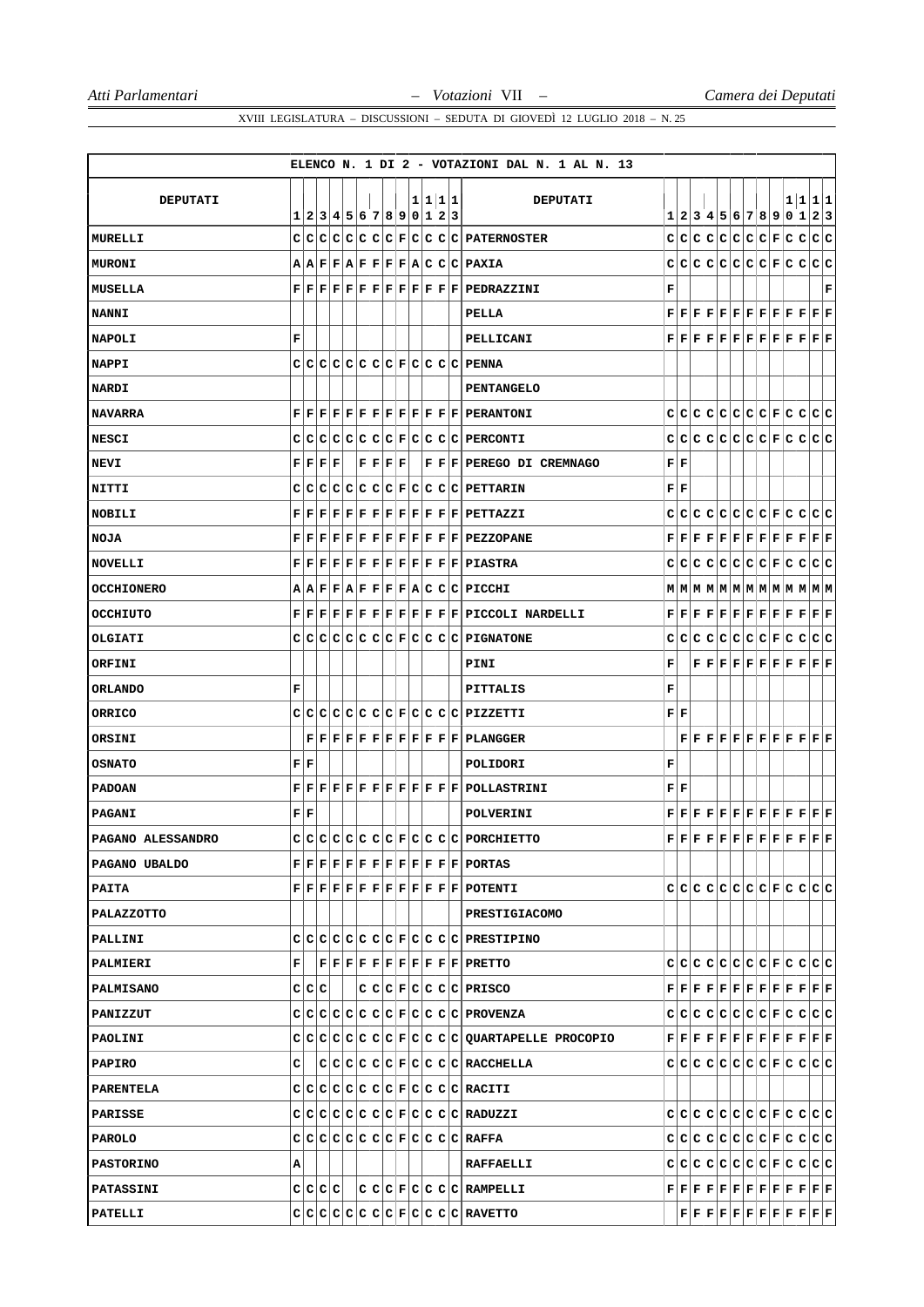|                       |                                                                                                |                         |  |  |  |         |  | ELENCO N. 1 DI 2 - VOTAZIONI DAL N. 1 AL N. 13                                                                                                                                                                                                                                                     |                           |     |       |  |  |  |  |                                                                                                                                                                                                                                                                                                                                                                                               |
|-----------------------|------------------------------------------------------------------------------------------------|-------------------------|--|--|--|---------|--|----------------------------------------------------------------------------------------------------------------------------------------------------------------------------------------------------------------------------------------------------------------------------------------------------|---------------------------|-----|-------|--|--|--|--|-----------------------------------------------------------------------------------------------------------------------------------------------------------------------------------------------------------------------------------------------------------------------------------------------------------------------------------------------------------------------------------------------|
|                       |                                                                                                |                         |  |  |  |         |  |                                                                                                                                                                                                                                                                                                    |                           |     |       |  |  |  |  |                                                                                                                                                                                                                                                                                                                                                                                               |
| <b>DEPUTATI</b>       | 1                                                                                              | 2 3 4 5 6 7 8 9 0 1 2 3 |  |  |  | 1 1 1 1 |  | <b>DEPUTATI</b>                                                                                                                                                                                                                                                                                    |                           |     |       |  |  |  |  | 1 1 1 1<br>1 2 3 4 5 6 7 8 9 0 1 2 3                                                                                                                                                                                                                                                                                                                                                          |
| RIBOLLA               |                                                                                                |                         |  |  |  |         |  | $c c c c c c c c c c c c s$ avino sandra                                                                                                                                                                                                                                                           | ${\bf F} \,   \, {\bf F}$ |     |       |  |  |  |  |                                                                                                                                                                                                                                                                                                                                                                                               |
| RICCIARDI             |                                                                                                |                         |  |  |  |         |  | $C C C C C C C F C C C C SCAGLIUST$                                                                                                                                                                                                                                                                |                           |     |       |  |  |  |  |                                                                                                                                                                                                                                                                                                                                                                                               |
| RIPANI                |                                                                                                |                         |  |  |  |         |  | F F F F F F F F F F F F F GALFAROTTO                                                                                                                                                                                                                                                               |                           |     |       |  |  |  |  | $\mathbf{F} \,   \, \mathbf{F} \,   \, \mathbf{F} \,   \, \mathbf{F} \,   \, \mathbf{F} \,   \, \mathbf{F} \,   \, \mathbf{F} \,   \, \mathbf{F} \,   \, \mathbf{F} \,   \, \mathbf{F} \,   \, \mathbf{F} \,   \, \mathbf{F} \,   \, \mathbf{F} \,   \, \mathbf{F} \,   \, \mathbf{F} \,   \, \mathbf{F} \,   \, \mathbf{F} \,   \, \mathbf{F} \,   \, \mathbf{F} \,   \, \mathbf{F} \,   \,$ |
| RIXI                  |                                                                                                |                         |  |  |  |         |  | MMMMMMMMMMMMMMMSCANU                                                                                                                                                                                                                                                                               |                           |     |       |  |  |  |  |                                                                                                                                                                                                                                                                                                                                                                                               |
| RIZZETTO              |                                                                                                |                         |  |  |  |         |  | $\mathbf{F} \,   \, \mathbf{F} \,   \, \mathbf{F} \,   \, \mathbf{F} \,   \, \mathbf{F} \,   \, \mathbf{F} \,   \, \mathbf{F} \,   \, \mathbf{F} \,   \, \mathbf{F} \,   \, \mathbf{F} \,   \, \mathbf{F} \,   \, \mathbf{S} \mathbf{C} \mathbf{ERRA}$                                             |                           |     |       |  |  |  |  |                                                                                                                                                                                                                                                                                                                                                                                               |
| RIZZO                 |                                                                                                |                         |  |  |  |         |  | MMMMMMMMMMMMMMMSCHIRO'                                                                                                                                                                                                                                                                             | F                         |     |       |  |  |  |  |                                                                                                                                                                                                                                                                                                                                                                                               |
| RIZZO NERVO           | ${\bf F} \,   \, {\bf F} \,   \, {\bf F} \,   \, {\bf F} \,   \, {\bf F} \,   \, {\bf F} \,  $ |                         |  |  |  |         |  | $ F F F F F $ $S$ CHULLIAN                                                                                                                                                                                                                                                                         |                           |     |       |  |  |  |  | F M M M M M M M M M M M M                                                                                                                                                                                                                                                                                                                                                                     |
| <b>RIZZONE</b>        |                                                                                                |                         |  |  |  |         |  | $C C C C C C C F C C C C SCOMA$                                                                                                                                                                                                                                                                    |                           |     |       |  |  |  |  |                                                                                                                                                                                                                                                                                                                                                                                               |
| ROMANIELLO            |                                                                                                |                         |  |  |  |         |  | C C C C C C C F C C C C SCUTELLA'                                                                                                                                                                                                                                                                  |                           |     |       |  |  |  |  |                                                                                                                                                                                                                                                                                                                                                                                               |
| ROMANO ANDREA         |                                                                                                |                         |  |  |  |         |  | $\mathbf{F} \,   \, \mathbf{F} \,   \, \mathbf{F} \,   \, \mathbf{F} \,   \, \mathbf{F} \,   \, \mathbf{F} \,   \, \mathbf{F} \,   \, \mathbf{F} \,   \, \mathbf{F} \,   \, \mathbf{F} \,   \, \mathbf{F} \,   \, \mathbf{S} \mathbf{E} \mathbf{GNANA}$                                            |                           |     |       |  |  |  |  |                                                                                                                                                                                                                                                                                                                                                                                               |
| ROMANO PAOLO NICOLO'  |                                                                                                |                         |  |  |  |         |  | CCCCCCCCCCCFCCCCCCSEGNERI                                                                                                                                                                                                                                                                          |                           |     |       |  |  |  |  |                                                                                                                                                                                                                                                                                                                                                                                               |
| <b>ROSATO</b>         |                                                                                                |                         |  |  |  |         |  | $\mathbf{F} \,   \, \mathbf{F} \,   \, \mathbf{F} \,   \, \mathbf{F} \,   \, \mathbf{F} \,   \, \mathbf{F} \,   \, \mathbf{F} \,   \, \mathbf{F} \,   \, \mathbf{F} \,   \, \mathbf{F} \,   \, \mathbf{F} \,   \, \mathbf{F} \,   \, \mathbf{S} \, \mathbf{E} \mathbf{N} \mathbf{S} \, \mathbf{I}$ |                           |     |       |  |  |  |  | $\mathbf{F} \,   \, \mathbf{F} \,   \, \mathbf{F} \,   \, \mathbf{F} \,   \, \mathbf{F} \,   \, \mathbf{F} \,   \, \mathbf{F} \,   \, \mathbf{F} \,   \, \mathbf{F} \,   \, \mathbf{F} \,   \, \mathbf{F} \,   \, \mathbf{F} \,   \, \mathbf{F} \,   \, \mathbf{F} \,   \, \mathbf{F} \,   \, \mathbf{F} \,   \, \mathbf{F} \,   \, \mathbf{F} \,   \, \mathbf{F} \,   \, \mathbf{F} \,   \,$ |
| ROSPI                 |                                                                                                |                         |  |  |  |         |  | $C C C C C C C F C C C C S\texttt{ERRACCHIANI}$                                                                                                                                                                                                                                                    |                           |     |       |  |  |  |  | $\mathbf{F} \,   \, \mathbf{F} \,   \, \mathbf{F} \,   \, \mathbf{F} \,   \, \mathbf{F} \,   \, \mathbf{F} \,   \, \mathbf{F} \,   \, \mathbf{F} \,   \, \mathbf{F} \,   \, \mathbf{F} \,   \, \mathbf{F} \,   \, \mathbf{F} \,$                                                                                                                                                              |
| <b>ROSSELLO</b>       |                                                                                                |                         |  |  |  |         |  | $\mathbf{F} \,   \, \mathbf{F} \,   \, \mathbf{F} \,   \, \mathbf{F} \,   \, \mathbf{F} \,   \, \mathbf{F} \,   \, \mathbf{F} \,   \, \mathbf{F} \,   \, \mathbf{F} \,   \, \mathbf{F} \,   \, \mathbf{F} \,   \, \mathbf{S} \, \text{ERRITELLA}$                                                  |                           |     |       |  |  |  |  | didididididi elel dididididi                                                                                                                                                                                                                                                                                                                                                                  |
| ROSSI                 |                                                                                                |                         |  |  |  |         |  | $\mathbf{F} \,   \, \mathbf{F} \,   \, \mathbf{F} \,   \, \mathbf{F} \,   \, \mathbf{F} \,   \, \mathbf{F} \,   \, \mathbf{F} \,   \, \mathbf{F} \,   \, \mathbf{F} \,   \, \mathbf{F} \,   \, \mathbf{F} \,   \, \mathbf{S} \mathsf{GARBI}$                                                       |                           |     |       |  |  |  |  |                                                                                                                                                                                                                                                                                                                                                                                               |
| ROSSINI EMANUELA      |                                                                                                |                         |  |  |  |         |  | $\mathbf{F} \,   \, \mathbf{F} \,   \, \mathbf{F} \,   \, \mathbf{F} \,   \, \mathbf{F} \,   \, \mathbf{F} \,   \, \mathbf{F} \,   \, \mathbf{F} \,   \, \mathbf{F} \,   \, \mathbf{F} \,   \, \mathbf{F} \,   \, \mathbf{S} \, \text{IANI}$                                                       |                           |     |       |  |  |  |  | $\mathbf{F} \,   \, \mathbf{F} \,   \, \mathbf{F} \,   \, \mathbf{F} \,   \, \mathbf{F} \,   \, \mathbf{F} \,   \, \mathbf{F} \,   \, \mathbf{F} \,   \, \mathbf{F} \,   \, \mathbf{F} \,   \, \mathbf{F} \,   \, \mathbf{F} \,$                                                                                                                                                              |
| ROSSINI ROBERTO       |                                                                                                |                         |  |  |  |         |  | CCCCCCCCCCFCCCCCSIBILIA CARLO                                                                                                                                                                                                                                                                      |                           |     |       |  |  |  |  | M M C C C C C C F C C C C                                                                                                                                                                                                                                                                                                                                                                     |
| ROSSO                 |                                                                                                |                         |  |  |  |         |  | SIBILIA COSIMO                                                                                                                                                                                                                                                                                     |                           |     |       |  |  |  |  | $\mathbf{F} \,   \, \mathbf{F} \,   \, \mathbf{F} \,   \, \mathbf{F} \,   \, \mathbf{F} \,   \, \mathbf{F} \,   \, \mathbf{F} \,   \, \mathbf{F} \,   \, \mathbf{F} \,   \, \mathbf{F} \,   \, \mathbf{F} \,   \, \mathbf{F}$                                                                                                                                                                 |
| <b>ROSTAN</b>         | A A                                                                                            |                         |  |  |  |         |  | SILLI                                                                                                                                                                                                                                                                                              | F                         |     |       |  |  |  |  |                                                                                                                                                                                                                                                                                                                                                                                               |
| ROTELLI               |                                                                                                |                         |  |  |  |         |  | $F[F F F F F F F F F F F F SIUVESTRI$ FRANCESCO                                                                                                                                                                                                                                                    |                           | C C |       |  |  |  |  |                                                                                                                                                                                                                                                                                                                                                                                               |
| <b>ROTONDI</b>        | г                                                                                              |                         |  |  |  |         |  | <b>SILVESTRI RACHELE</b>                                                                                                                                                                                                                                                                           |                           |     |       |  |  |  |  |                                                                                                                                                                                                                                                                                                                                                                                               |
| <b>ROTTA</b>          |                                                                                                |                         |  |  |  |         |  | F[F F F F F F F F F F F SILVESTRONI                                                                                                                                                                                                                                                                |                           |     |       |  |  |  |  | $\mathbf{F} \,   \, \mathbf{F} \,   \, \mathbf{F} \,   \, \mathbf{F} \,   \, \mathbf{F} \,   \, \mathbf{F} \,   \, \mathbf{F} \,   \, \mathbf{F} \,   \, \mathbf{F} \,   \, \mathbf{F} \,   \, \mathbf{F} \,   \, \mathbf{F}$                                                                                                                                                                 |
| <b>RUFFINO</b>        | F                                                                                              |                         |  |  |  |         |  | <b>SIRACUSANO</b>                                                                                                                                                                                                                                                                                  |                           |     |       |  |  |  |  | $\mathbf{F} \,   \, \mathbf{F} \,   \, \mathbf{F} \,   \, \mathbf{F} \,   \, \mathbf{F} \,   \, \mathbf{F} \,   \, \mathbf{F} \,   \, \mathbf{F} \,   \, \mathbf{F} \,   \, \mathbf{F} \,   \, \mathbf{F} \,   \, \mathbf{F} \,   \, \mathbf{F} \,   \, \mathbf{F} \,   \, \mathbf{F} \,   \, \mathbf{F} \,   \, \mathbf{F} \,   \, \mathbf{F} \,   \, \mathbf{F} \,   \, \mathbf{F} \,   \,$ |
| RUGGIERI              |                                                                                                |                         |  |  |  |         |  | $\mathbf{F} \,   \, \mathbf{F} \,   \, \mathbf{F} \,   \, \mathbf{F} \,   \, \mathbf{F} \,   \, \mathbf{F} \,   \, \mathbf{F} \,   \, \mathbf{F} \,   \, \mathbf{F} \,   \, \mathbf{F} \,   \, \mathbf{F} \,   \, \mathbf{S}$ IRAGUSA                                                              |                           |     |       |  |  |  |  |                                                                                                                                                                                                                                                                                                                                                                                               |
| <b>RUGGIERO</b>       | C.                                                                                             |                         |  |  |  |         |  | $\big c\big c\big c\big c\big c\big c\big c\big F\big c\big c\big c\big c\big s$ isto                                                                                                                                                                                                              |                           |     |       |  |  |  |  | ${\bf F}\, \big  \, {\bf F}\, \big  \, {\bf F}\, \big  \, {\bf F}\, \big  \, {\bf F}\, \big  \, {\bf F}\, \big  \, {\bf F}\, \big  \, {\bf F}\, \big  \, {\bf F}\, \big  \, {\bf F}\, \big  \, {\bf F}\, \big  \, {\bf F}\, \big  \, {\bf F}\, \big $                                                                                                                                         |
| <b>RUOCCO</b>         |                                                                                                |                         |  |  |  |         |  | $M$ $M$ $M$ $M$ $C$ $C$ $C$ $F$ $C$ $C$ $C$ $C$ $S$ $O$ $DANO$                                                                                                                                                                                                                                     |                           |     |       |  |  |  |  |                                                                                                                                                                                                                                                                                                                                                                                               |
| <b>RUSSO GIOVANNI</b> |                                                                                                |                         |  |  |  |         |  | C C C C C C C F C C C C SCRTE                                                                                                                                                                                                                                                                      |                           |     |       |  |  |  |  | $\mathbf{F} \,   \, \mathbf{F} \,   \, \mathbf{F} \,   \, \mathbf{F} \,   \, \mathbf{F} \,   \, \mathbf{F} \,   \, \mathbf{F} \,   \, \mathbf{F} \,   \, \mathbf{F} \,   \, \mathbf{F} \,   \, \mathbf{F} \,   \, \mathbf{F} \,   \, \mathbf{F} \,   \, \mathbf{F} \,   \, \mathbf{F} \,   \, \mathbf{F} \,   \, \mathbf{F} \,   \, \mathbf{F} \,   \, \mathbf{F} \,   \, \mathbf{F} \,   \,$ |
| RUSSO PAOLO           |                                                                                                |                         |  |  |  |         |  | <b>SOVERINI</b>                                                                                                                                                                                                                                                                                    | F                         |     |       |  |  |  |  |                                                                                                                                                                                                                                                                                                                                                                                               |
| SACCANI JOTTI         | F                                                                                              |                         |  |  |  |         |  | SOZZANI                                                                                                                                                                                                                                                                                            | F                         |     |       |  |  |  |  |                                                                                                                                                                                                                                                                                                                                                                                               |
| <b>SAITTA</b>         |                                                                                                |                         |  |  |  |         |  | $C C C C C C C F C C C C S{\tt PADAFORA}$                                                                                                                                                                                                                                                          |                           |     |       |  |  |  |  | $M$   $M$   $M$   $M$   $M$   $M$   $M$   $M$   $M$   $M$   $M$   $M$   $M$                                                                                                                                                                                                                                                                                                                   |
| <b>SALAFIA</b>        |                                                                                                |                         |  |  |  |         |  | $C C C C C C C F C C C C S$ SPADONI                                                                                                                                                                                                                                                                |                           |     |       |  |  |  |  | $\texttt{M} \texttt{M} \texttt{M} \texttt{M} \texttt{M} \texttt{M} \texttt{M} \texttt{M} \texttt{M} \texttt{M} \texttt{M} \texttt{M} \texttt{M}$                                                                                                                                                                                                                                              |
| <b>SALTAMARTINI</b>   |                                                                                                |                         |  |  |  |         |  | $C C C C C C C F C C C C SPENA$                                                                                                                                                                                                                                                                    |                           |     |       |  |  |  |  | $\mathbf{F} \,   \, \mathbf{F} \,   \, \mathbf{F} \,   \, \mathbf{F} \,   \, \mathbf{F} \,   \, \mathbf{F} \,   \, \mathbf{F} \,   \, \mathbf{F} \,   \, \mathbf{F} \,   \, \mathbf{F} \,   \, \mathbf{F} \,   \, \mathbf{F} \,   \, \mathbf{F} \,   \, \mathbf{F} \,   \, \mathbf{F} \,   \, \mathbf{F} \,   \, \mathbf{F} \,   \, \mathbf{F} \,   \, \mathbf{F} \,   \, \mathbf{F} \,   \,$ |
| <b>SANGREGORIO</b>    |                                                                                                |                         |  |  |  |         |  | $\mathbf{F} \,   \, \mathbf{F} \,   \, \mathbf{F} \,   \, \mathbf{F} \,   \, \mathbf{F} \,   \, \mathbf{F} \,   \, \mathbf{F} \,   \, \mathbf{F} \,   \, \mathbf{F} \,   \, \mathbf{F} \,   \, \mathbf{F} \,   \, \mathbf{S}$ PERANZA                                                              | А                         |     |       |  |  |  |  |                                                                                                                                                                                                                                                                                                                                                                                               |
| <b>SANTELLI</b>       |                                                                                                |                         |  |  |  |         |  | $\mathbf{F} \, \, \mathbf{F} \, \, \mathbf{F} \, \, \mathbf{F} \, \, \mathbf{F} \, \, \mathbf{F} \, \, \mathbf{F} \, \, \mathbf{F} \, \, \mathbf{F} \, \, \mathbf{F} \, \, \mathbf{F} \, \, \mathbf{SPESSOTTO}$                                                                                    |                           |     | C C C |  |  |  |  | c c c c F c c c c                                                                                                                                                                                                                                                                                                                                                                             |
| <b>SAPIA</b>          |                                                                                                |                         |  |  |  |         |  | C C C C C C C F C C C C SPORTIELLO                                                                                                                                                                                                                                                                 |                           |     |       |  |  |  |  |                                                                                                                                                                                                                                                                                                                                                                                               |
| <b>SARLI</b>          | с                                                                                              |                         |  |  |  |         |  | SQUERI                                                                                                                                                                                                                                                                                             | F                         |     |       |  |  |  |  |                                                                                                                                                                                                                                                                                                                                                                                               |
| <b>SARRO</b>          |                                                                                                |                         |  |  |  |         |  | $\mathbf{F} \,   \, \mathbf{F} \,   \, \mathbf{F} \,   \, \mathbf{F} \,   \, \mathbf{F} \,   \, \mathbf{F} \,   \, \mathbf{F} \,   \, \mathbf{F} \,   \, \mathbf{F} \,   \, \mathbf{F} \,   \, \mathbf{F} \,   \, \mathbf{S}$ TEFANI                                                               |                           |     |       |  |  |  |  |                                                                                                                                                                                                                                                                                                                                                                                               |
| <b>SARTI</b>          |                                                                                                |                         |  |  |  |         |  | C C C C C C C F C C C C STUMPO                                                                                                                                                                                                                                                                     |                           |     |       |  |  |  |  | $A A F F A F F F F A C C C $                                                                                                                                                                                                                                                                                                                                                                  |
| SASSO                 |                                                                                                |                         |  |  |  |         |  | $C C C C C C C F C C C C S\text{URIANO}$                                                                                                                                                                                                                                                           |                           |     |       |  |  |  |  |                                                                                                                                                                                                                                                                                                                                                                                               |
| SAVINO ELVIRA         |                                                                                                |                         |  |  |  |         |  | $\mathbf{F} \,   \, \mathbf{F} \,   \, \mathbf{F} \,   \, \mathbf{F} \,   \, \mathbf{F} \,   \, \mathbf{F} \,   \, \mathbf{F} \,   \, \mathbf{F} \,   \, \mathbf{F} \,   \, \mathbf{F} \,   \, \mathbf{F} \,   \, \mathbf{S} \, \mathbf{U} \mathbf{T}$                                             |                           |     |       |  |  |  |  |                                                                                                                                                                                                                                                                                                                                                                                               |